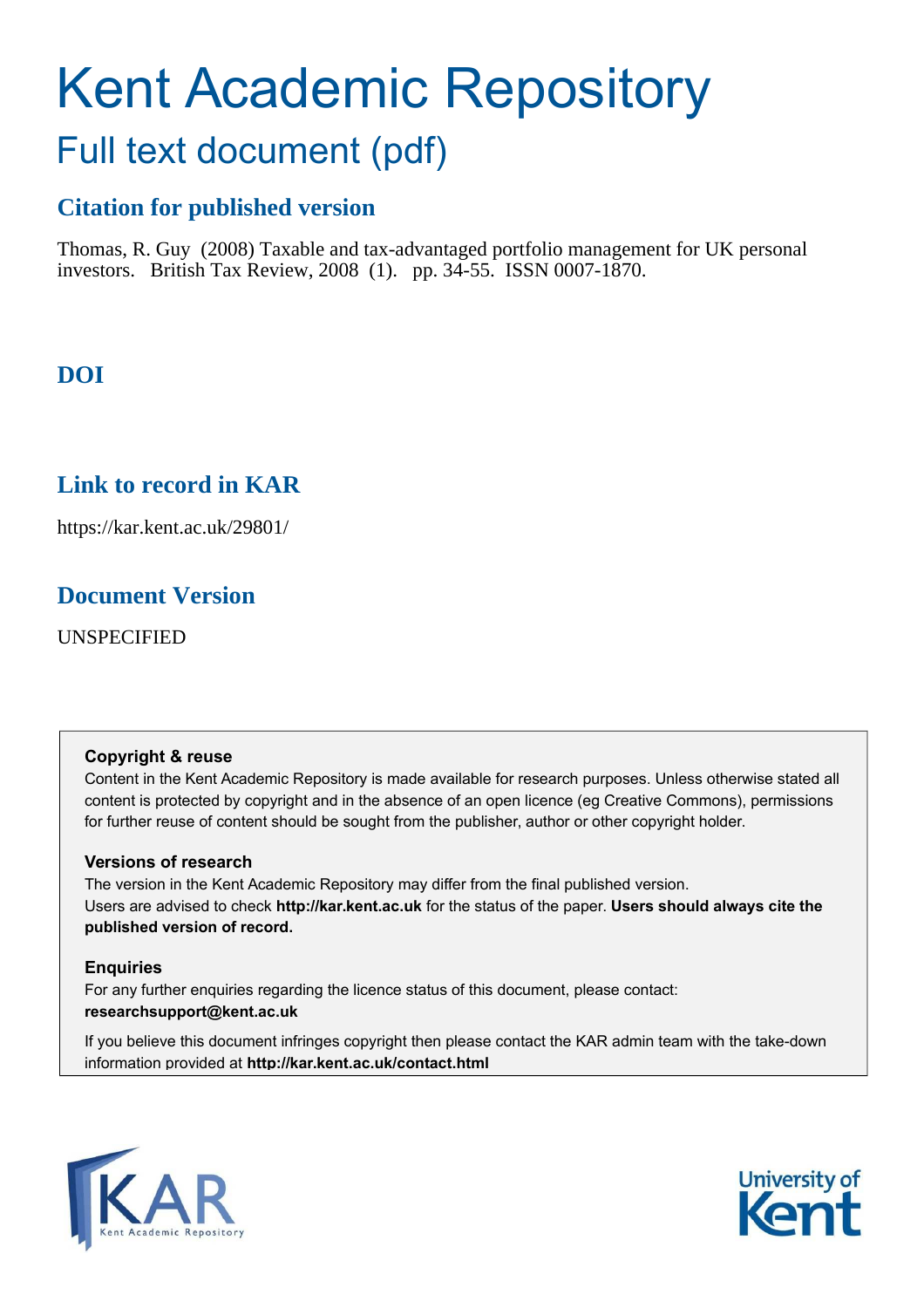## **Taxable and Tax-advantaged Portfolio Management for UK Personal Investors**

**By** 

**R. Guy Thomas** 

*Reprinted from*  **British Tax Review Issue 1, 2008** 

*Sweet & Maxwell Limited*  **100 Avenue Road Swiss Cottage London NW3 3PF**  *(Law Publishers)*

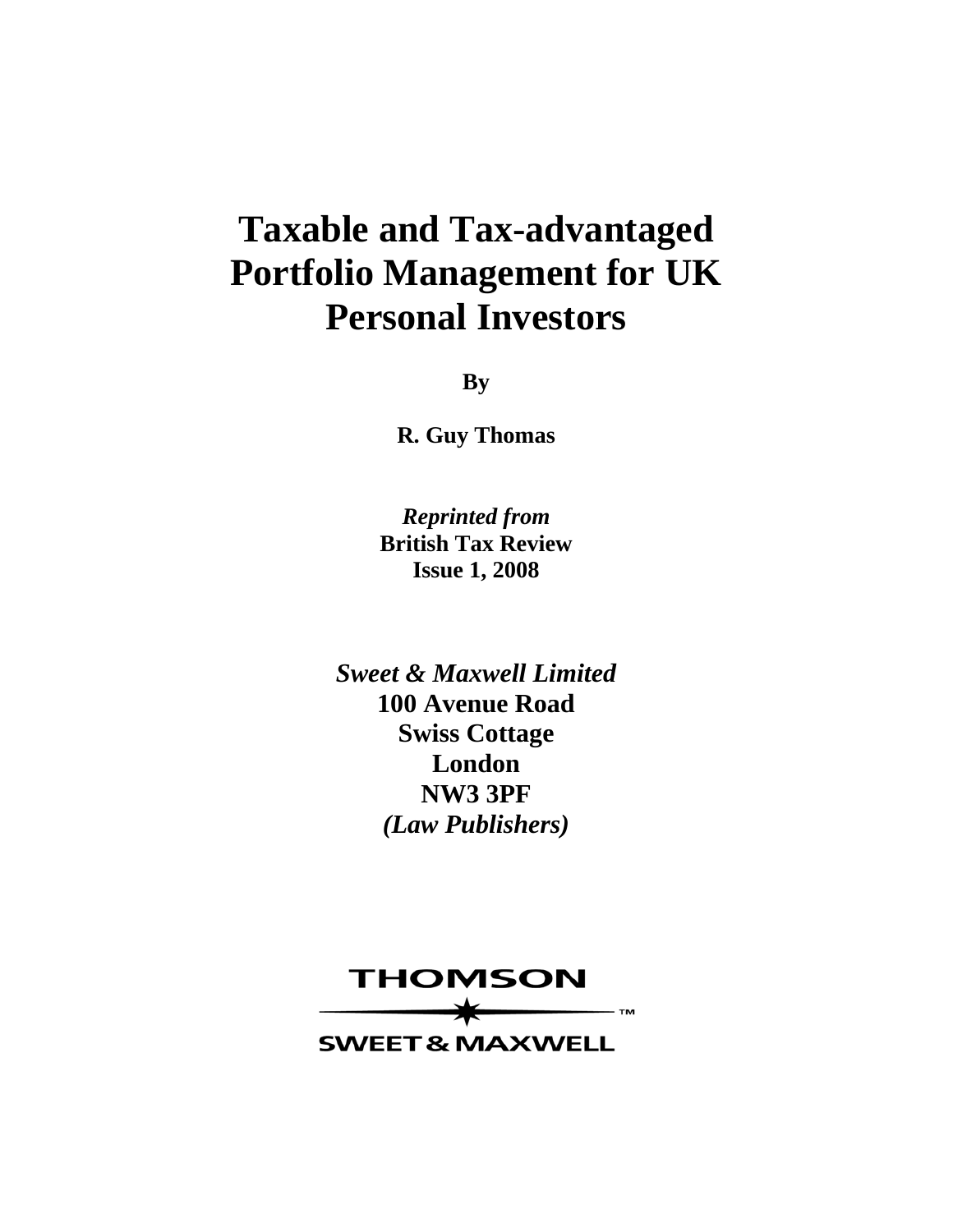## Taxable and Tax-advantaged Portfolio Management for UK Personal Investors

### R. GUY THOMAS\*

#### **Abstract**

*This article makes some observations on the interaction of UK taxation and portfolio decisions by a personal investor managing his own investments in quoted company shares. Three holding vehicles are considered: two types of tax-advantaged account (ISAs and SIPPs), and taxable holdings registered directly in the investor's own name or a nominee (personal account). Some observations are made on ways in which portfolio management of a taxable account differs from management of a tax-advantaged account. Simple models are used to illustrate the difficulty of producing post-tax out-performance from active management of a taxable account. Guidelines are suggested for the type of investment to be allocated to each type of account, for turnover in each type of account, and for decisions on switching between investments held in a taxable account.*

#### **Introduction**

THIS article makes some observations on the interaction of UK taxation and portfolio decisions by a personal investor managing his own investments in quoted company shares. Most extant literature on portfolio management, whether academic or practitionerorientated, seems to ignore taxation. Similarly marketing materials from private client investment managers generally focus on pre-tax returns. In recent years a small literature on taxable portfolio management has developed, mainly with reference to US tax regimes, $\frac{1}{2}$  but this literature generally gives no consideration to tax regimes outside the

- \* Actuary and investor. Honorary lecturer in the Institute of Mathematics, Statistics and Actuarial Science, University of Kent.
- <sup>1</sup> R.H. Jeffrey and R.D. Arnott, ''Is Your Alpha Big Enough to Cover its Taxes?'' (1993) *Journal of Portfolio Management,* Spring 1993; R.D. Arnott, A.L Berkin, and J. Ye, ''The Management and Mismanagement of Taxable Assets'' (2001a) *Journal of Investing* Spring, 15 and ''Loss Harvesting: What's it Worth to the Taxable Investor?'' (2001b) 3 *Journal of Wealth Management* 4 at 10; A.L Berkin and J. Ye, ''Tax Management, Loss Harvesting and HIFO Accounting'' (2003) 59 *Financial Analyst's Journal* 4 at 91; and W. Reichenstein ''After-tax Asset Allocation'' (2006) 62 *Financial Analysts Journal* 14 are all examples of papers on taxable investment management in a US context. In the economics literature, there are more theoretical papers: for example, G.M. Constanides in ''Capital Market Equilibrium with Personal Tax'' (1983) 51 *Econometrica* 611 and ''Optimal Stock Trading with Personal Taxes'' (1984) 13 *Journal of Financial Economics* 65 considers the effect of personal taxation on capital market equilibrium; R.M Dammon, C.S. Spatt and H.H. Zhang, ''Optimal Asset Location and Allocation with Taxable and Tax-deferred Investing'' (2004) 59 *Journal of Finance* 999; and L. Garlappi and J. Huang, ''Are Stocks Desirable in Tax-deferred Accounts?'' (2006) 90 *Journal of Public Economics* 2257 consider stylised lifetime consumption/investment models with taxable and tax-deferred accounts. In the actuarial literature, M. Sherris, ''Reserving for Capital Gains Tax (an Application of Option Pricing Theory)'' (1992) 119 *Journal of the Institute of Actuaries* 1 at 45 uses

<sup>[2008]</sup> BTR: No.1  $\odot$  sweet & MAXWELL AND CONTRIBUTORS 2008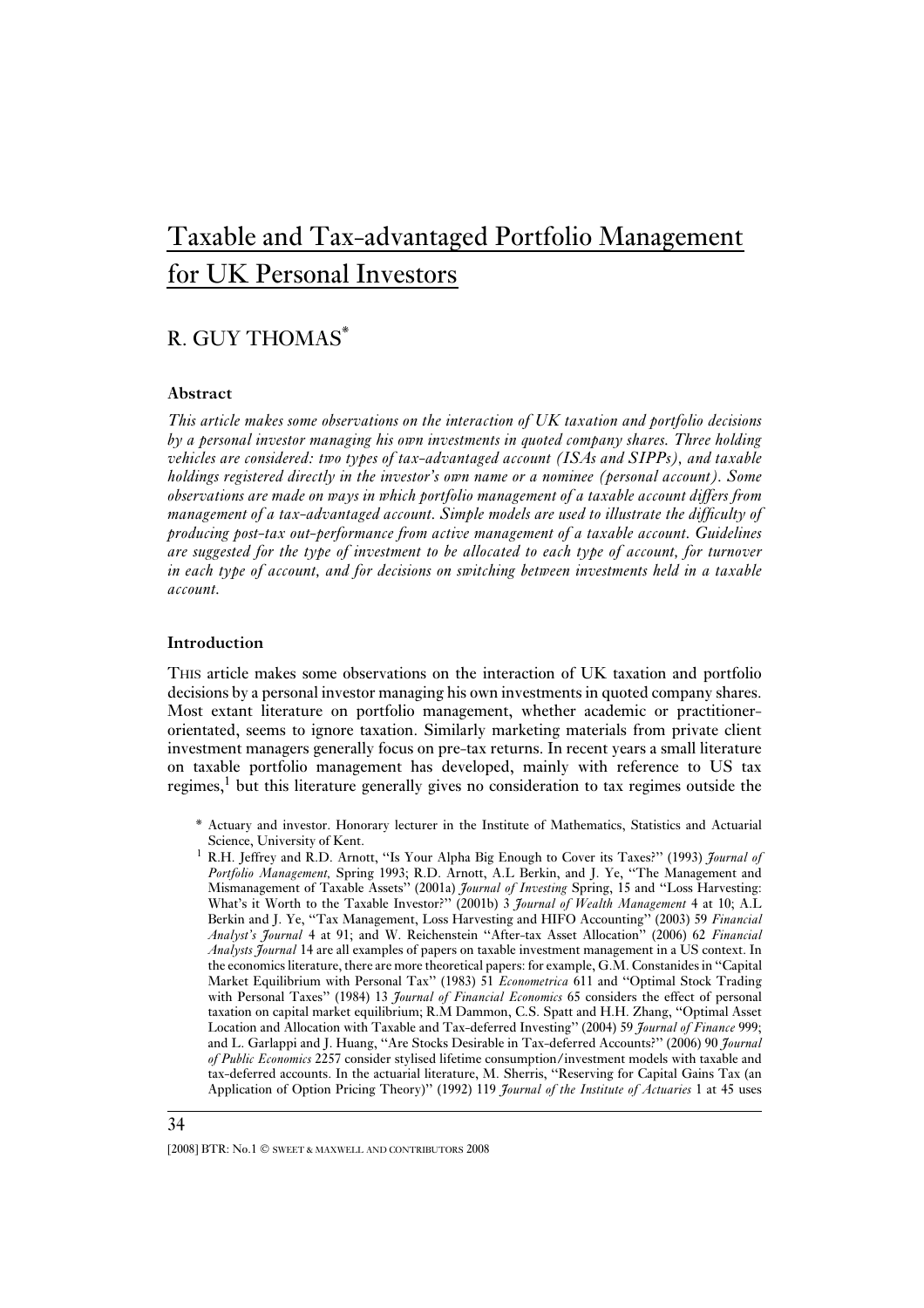United States. Although the focus of this article is on the personal investor who manages his own investments, most of the concepts discussed also seem potentially relevant to firms which offer investment management services to such investors. Many of the concepts can also be applied, with suitable adjustments, to other entities which pay tax on their investment returns—for example, insurance companies, other companies, and many private trusts.

This article assumes that the investor is resident and domiciled in the United Kingdom, and a higher-rate taxpayer who can hold shares in three main ways, all of which are referred to as "accounts":

- (1) in a tax-advantaged Investment Savings Account (ISA) to which contributions may have been made since 1999; and possibly in a fund accumulated in a Personal Equity Plan (PEP), the predecessor scheme for contributions between 1987 and 1999;
- (2) in a tax-advantaged Self-Invested Personal Pension (SIPP); and
- (3) direct holdings registered in the investor's own name or a nominee (personal account).

This article is concerned with questions such as: which type of investments should be held in which accounts? In which accounts should turnover of investments be concentrated? How should the differing tax positions of the different accounts influence portfolio management?

This article is also concerned with decisions for an investor who holds an investment portfolio through the conventional accounts listed above. For investors with substantial funds, other less conventional accounts may offer some tax advantages. For example, an offshore life insurance bond can be written on an underlying portfolio of assets under the effective direction of the investor; or an authorised unit trust can be created for a single investor or family (a ''private unit trust''). In the author's view such schemes can be effective, but they tend to exploit tax legislation in a way not intended or envisaged by legislators, and as such are vulnerable to court challenges by the authorities or legislative changes; they also tend to involve relatively high charges. This article does not consider such schemes.

This article does not consider complex tax planning for single transactions, for example when an entrepreneur is considering the sale of a company and steps are taken to structure the transaction in a way which mitigates the chargeable gain. The accounting and legal professions appear to devote considerable effort to developing such schemes, and the taxation authorities to challenging them. But this level of effort does not seem to have been applied previously (at least in published literature) to the portfolio management questions which this article considers.

The issues considered in this article are topical because of the substantial capital gains tax reforms which were proposed in the Pre-Budget Report in October 2007: a reduction in the capital gains tax to a rate of 18 per cent (previously 40 per cent, for higher rate income tax payers), combined with abolition of both taper relief and indexation relief. This article generally assumes the 18 per cent tax rate which is expected to apply from April 2008, but also draws some comparisons with the old regime.

the Black-Scholes formula to calculate reserves for deferred capital gains tax, but this article is not concerned with portfolio management.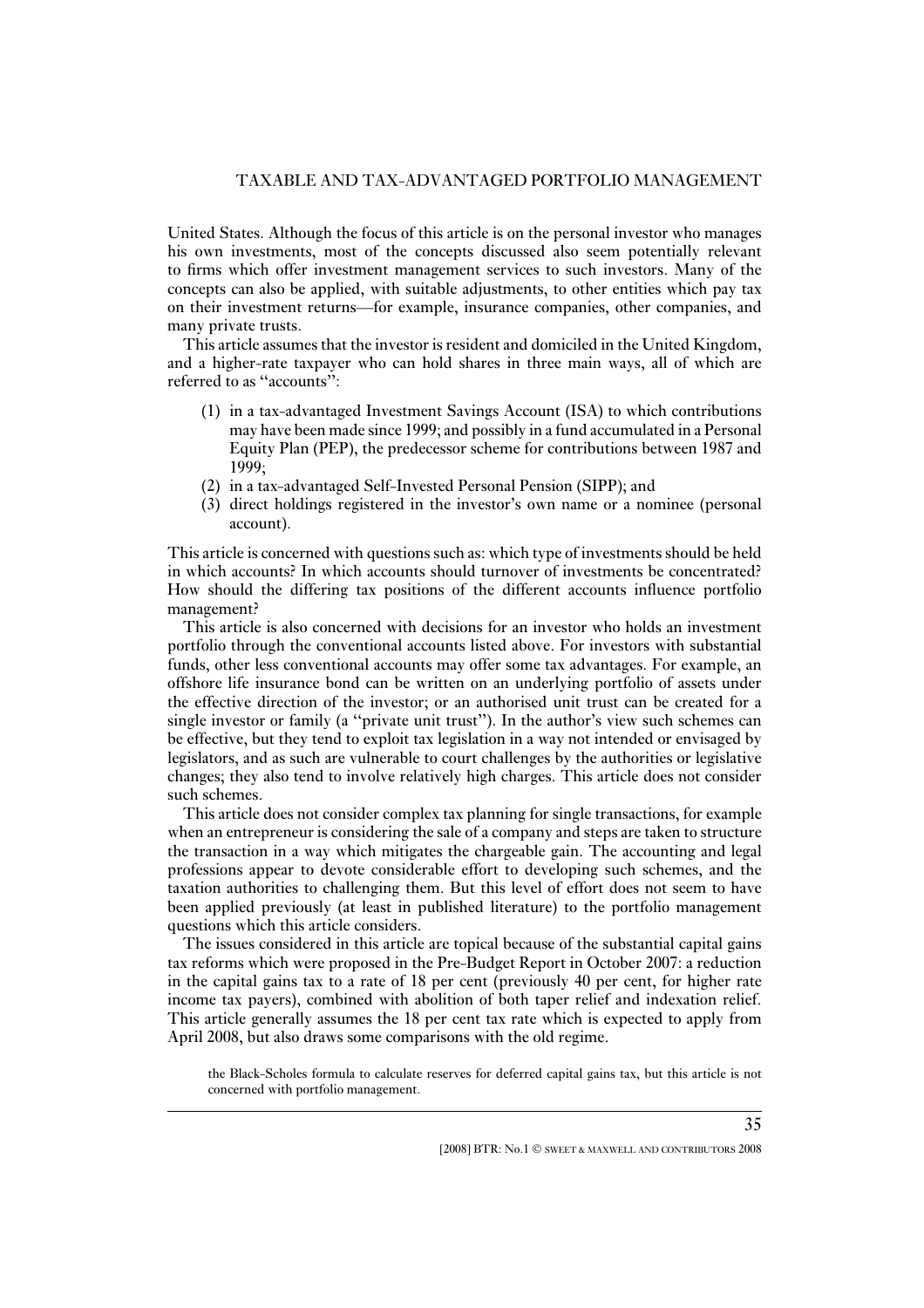#### **The main tax rules for personal investors**

This section summarises the main tax rules for the various types of account, which may be well known to many readers. As stated above, this will be on the basis that the investor pays income tax at the higher rate on earned income (which may include pension income).

#### *Personal account*

If shares are directly held by the investor with no tax wrapper, the tax position for the investor can be summarised as follows. Income tax is payable at 25 per cent of the amount of share dividends received, and at 40 per cent on interest from bank deposits or company or government bonds. As regards capital gains, there is an annual exempt amount  $(f, 9,200)$ in 2007/08). Net chargeable gains (that is, gains offset by current year losses and any unused losses brought forward from previous years) below the annual exempt amount are free of tax. The annual exempt amount for each year can be utilised only in that year; any unutilised portion of the exemption cannot be carried forward. In general, losses cannot be set against income. Net chargeable gains above the annual exempt amount are taxed at 18 per cent. All gains and losses are recognised for tax purposes only when they are realised.

According to the capital gains tax regime that existed prior to April 2008, chargeable gains for assets held for longer periods were reduced by taper relief, with accelerated rates of taper relief available on ''business assets'' as distinct from ''non-business assets''. The main capital gains tax rate (for a higher-rate taxpayer) was 40 per cent; but taper relief could reduce the effective rate to 24 per cent (for non-business assets held for at least ten years); or to as little as 10 per cent (for business assets held for at least two years). Shares listed on any stock exchange which appeared on the list of recognised exchanges published by the tax authorities were non-business assets; but crucially, the Alternative Investment Market (AIM), operated under the auspices of the London Stock Exchange, was *not* a recognised stock exchange, and so trading companies with AIM listings qualified as business assets. The large differential in capital gains tax rates for otherwise comparable shares on the full list and on AIM became a very substantial factor in taxable portfolio management. There were also a number of subtleties arising from the interaction of current year losses, losses brought forward, taper relief and the annual exemption, and a knowledge of these interactions was useful in day-to-day investment decision-making. From April 2008 most of these subtleties disappear, and so this article does not go into details, although we do make some comparisons with the old regime where appropriate.

Special rules apply to transfers of assets to spouses or civil partners, whether by way of gift or sale. In effect, no gain or loss arises on such a transfer; instead the transferee spouse assumes the transferor's original cost. Where one spouse has an unutilised annual exemption or unrelieved losses, transfers between spouses before onward sale can reduce the sum of taxes for the two spouses. However these opportunities (and views on the non-fiscal aspects of such transfers) tend to be idiosyncratic to each household, and they are not considered further in this article. There are also special rules for transfers to other ''connected persons,'' a broad category which includes many relatives. Transfers to connected persons are generally deemed to be made at market value, whatever the actual consideration (if any) paid, and losses are deductible only from gains arising on other disposals to that same connected person. Thus there may be some opportunities (and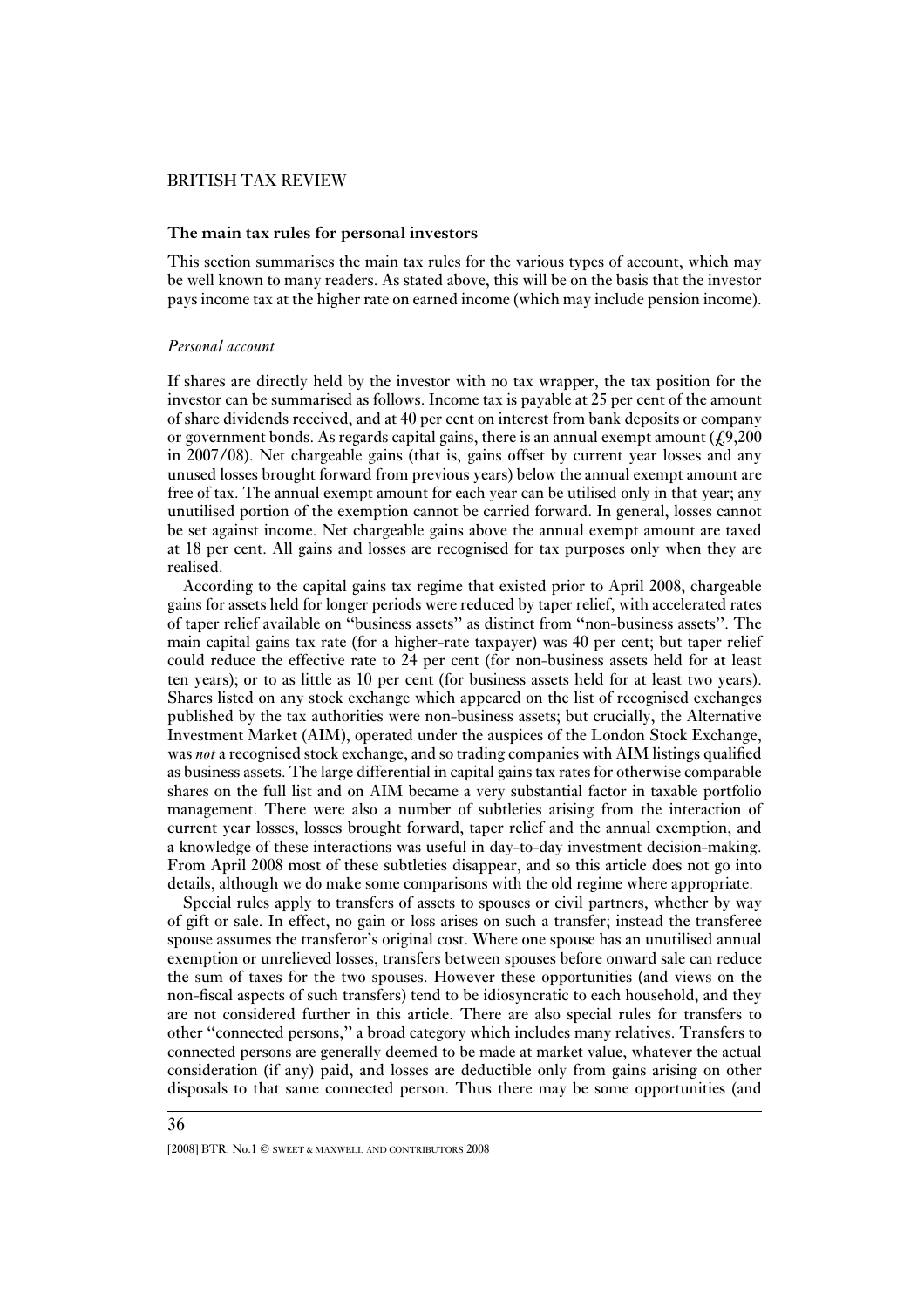some potential pitfalls) in transfers to other family members; but these opportunities (and views on their non-fiscal aspects) again tend to be idiosyncratic to each household. These rules are not considered further in this article.

#### *ISAs (formerly PEPs)*

The investor can also hold investments in a tax-advantaged Individual Savings Account (ISA). Contributions of up to  $\frac{1}{2}$ , 7,000 ( $\frac{1}{2}$ , 7,200 from April 6, 2008) may be made each year. The ISA can be invested in a range of collective vehicles and in shares listed on any recognised stock exchange. AIM shares are not permitted (unless they have a dual listing on an overseas recognised stock exchange).<sup>2</sup> The predecessor scheme of Personal Equity Plans (PEPs) operated between 1987 and 1999 with broadly similar parameters. The contribution levels varied over the years. The maximum which an investor could contribute to PEPs between 1987 and 1999 was  $\ell$ , 88,200. There were originally some minor differences in the rules for PEP and ISA schemes, but all PEPs are statutorily re-designated as ISAs with effect from April 6, 2008.

No income tax or capital gains tax is payable on investments held in an ISA. In a stocks and shares ISA, a flat rate of 20 per cent tax is deducted by the plan manager on interest earned on any cash held; but given that cash is only permitted to be held temporarily, pending investment or reinvestment, this tax will generally be trivial. An ISA therefore provides (almost) tax-free roll-up, and the ability to vary a portfolio without tax consequences. Withdrawals can be made at any time with no tax penalty, apart from loss of the shelter from future taxation on the funds withdrawn.

#### *Self-Invested Pension Plan (SIPP)*

The investor can also hold investments in a tax-advantaged registered pension plan. Broadly speaking, a registered pension plan offers income tax relief on contributions; no income or capital gains tax is payable on the investments held in the pension account; but income tax is payable on the pension drawn in retirement (except for tax-free retirement cash of one-quarter of the total fund utilised at vesting or partial vesting). From April 2006, former restrictions on membership of multiple pension plans were relaxed to allow ''full concurrency''. This means that an investor who wishes to manage his own investments in shares and other assets can establish a self-invested pension plan (commonly known as a SIPP), even if he is also a member of an employer's pension plan.

There is also a "lifetime limit" (expected to be  $\pounds$ 1.8 million in 2010/11, increasing thereafter in line with the retail prices index) on the amounts which can be accumulated at date of vesting (i.e. date of first drawing pension benefits) in all the investor's pension plans. If the investor is a member of a defined benefit plan, those benefits are valued at vesting date for the purposes of the lifetime limit in accordance with a prescribed basis. Any excess of accumulated funds above the lifetime limit attracts a 25 per cent tax charge at the vesting date; the residual excess can then be drawn as either a lump sum or as income, in both cases subject to 40 per cent tax. This article generally ignores the lifetime

<sup>&</sup>lt;sup>2</sup> HMRC PEP and ISA Bulletin 30.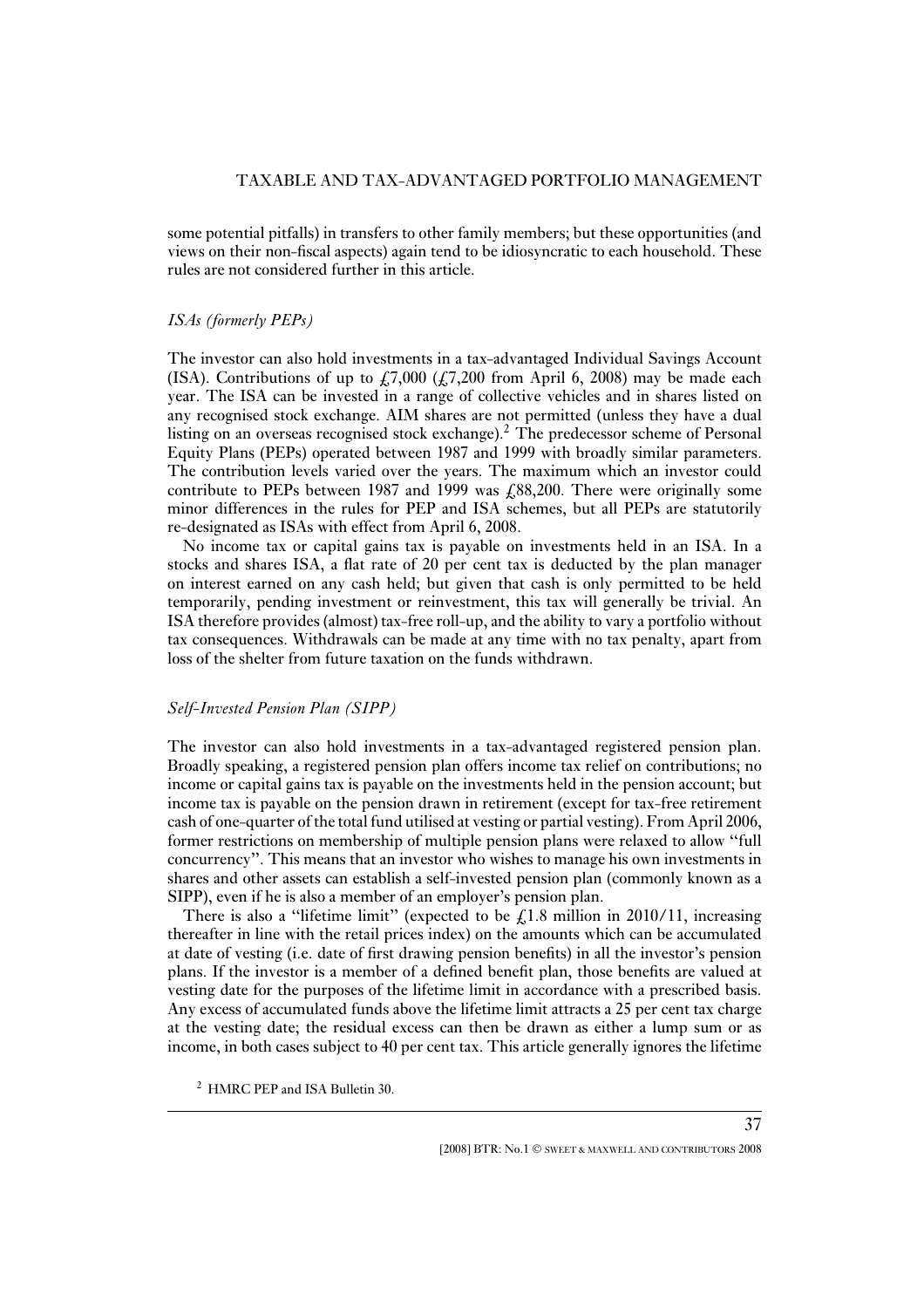limit; it is assumed that accumulated pension benefits at vesting are worth less and so the limit does not bite. $3$ 

There are many further pensions rules concerning the level of tax-relieved contributions, and the timing and form of the benefits. While these further details are important in practice, they do not directly impinge on the portfolio management issues which this article considers, and so they are not detailed further here.

#### **Some observations on tax-aware portfolio management**

Under the previous regime which applied before April 2008, taper relief created enormous complexities in taxable portfolio management. The last-in-first-out (LIFO) identification of share purchases when calculating taper relief meant that a record of average cost for a share was not a sufficient decision input: a full history of dates, prices and quantities purchased had to be considered. Furthermore, the periodic accrual of taper relief (and indexation relief, for older holdings) meant that the effective marginal capital gains tax rate on one's shareholding in any company (often acquired in several tranches on various dates) was continually changing. The abolition of taper and indexation reliefs represents a very substantial simplification: in future decisions can generally be based on the average cost of a holding, rather than taking into account the full record of dates, prices and quantities purchased.

However even after the abolition of the taper and indexation reliefs, optimal portfolio management for a taxable investor remains a quite complex and subtle problem. Capital gains tax is triggered by the decision to sell, and so depends on the share price at that time; but it also depends on the average price at which a share was originally purchased. If a share is sold today, a particular set of alternative investment opportunities is available; but if the sale is deferred, a different set of alternatives will be available, which may be better or worse than those available today. The tax position for a particular share cannot be considered in isolation, since losses realised on some shares can be used to offset gains realised on others. The renewal of the annual exemption each year means that the effective marginal tax rate on gains falls to zero on each April 6, but tends to increase later in the tax year.

It seems clear that for a taxable investor, results net of taxation are what matters; and hence that both risk and return need to be evaluated, and decisions made, on a post-tax basis. This can be difficult, and some popular investment aphorisms suggest that it is too difficult to be worth attempting: for example, it is often said that ''the tax tail should not wag the investment dog''. The author's view is that whilst it is conceivable that a portfolio managed without regard for tax may also produce a good post-tax return, this approach seems unlikely to be optimal. The intuition behind this is that tax-aware behaviour often implies an advantage which is relatively certain at the time the decision is made; on the other hand, portfolio reallocations which incur tax often crystallise a *certain* tax cost to

38

 $3$  This may be a less important limitation than it first appears, because the SIPP is substantially tax-advantaged even for funds which exceed the limit at the vesting date. You get tax relief on the contributions, tax-free roll-up, and an effective 55% tax (0.75 x  $0.6 = 0.45$ ) at vesting. Now 0.6 x  $(1.02)^{15}$  x 0.45  $\approx$  1.0, so for a term of 15 years an excess return of around 2% pa during roll-up is required in the SIPP to match the proceeds of taxed personal account investment. In the author's view 2% pa may be a low estimate of the advantage a skilful active investor can reasonably expect to derive from total absence of taxes during roll-up.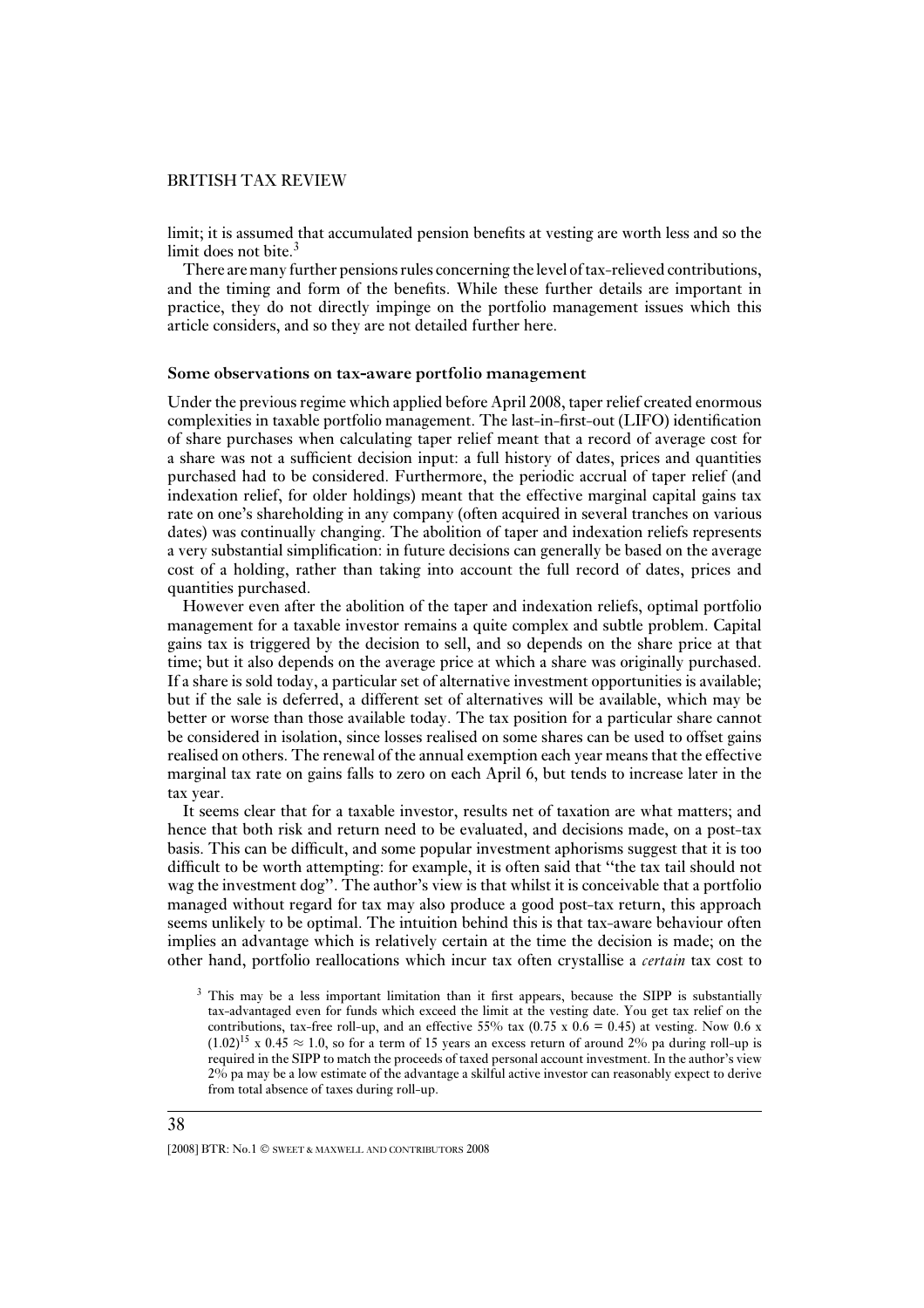capture a prospective advantage, which is highly *uncertain* at the time the decision is made. (For example, suppose we hold a share standing at a loss, and we are now neutral about the share's prospects: a tax-aware decision to realise the loss and set it against other gains will generate a certain benefit. On the other hand, suppose we hold a share standing at a gain, but we now consider that a different share has better prospects: a decision to switch will crystallise a certain tax cost, for highly uncertain benefits.)

There is one advanced mathematical approach which should be briefly mentioned. In principle, optimal post-tax portfolio management can be characterised as a problem of dynamic stochastic optimisation. In other words, given a model for share price changes and dividends, we could in principle evaluate all possible future paths along a decision tree, making optimal decisions at each branch of the tree. But this is very difficult, because the size of the decision tree grows exponentially with number of time periods, and quickly becomes unmanageable as soon as one considers any realistic number of shares and time periods. Three recent papers in the operational research literature have taken this approach<sup>4</sup> but due to the size of the decision tree, they can consider only greatly simplified problems involving small numbers of shares and time periods. The impression from these papers is that a great deal of effort and quite restrictive assumptions are required to produce rather limited results. We will not consider this approach further in this article, but it may be a worthwhile area for future research.

#### *Tax-advantaged accounts potentially offer very large benefits*

Tax-advantaged accounts such as ISAs and SIPPS can offer very large benefits to the long-term investor, which are often under-appreciated. This is partly because an advantage which is small initially compounds over the years, and the large effect of compounding a small advantage is counter-intuitive to many investors. A more subtle point is that the portfolio in tax-advantaged accounts can be varied as much as one likes with no tax consequences, so that any skill the investor may have can be fully exploited. The *combination* of these two effects can lead to a much higher compound return in tax-advantaged accounts than by the same investor in taxable accounts. To the investor with a long time horizon who believes he has some ability to generate pre-tax excess returns,  $f<sub>i</sub>1$  within a tax-advantaged account is worth substantially more than  $f<sub>i</sub>1$  in a taxable account. The time, care and effort which the investor applies to managing each type of account should reflect this.

#### *The tax authority as a risk-sharing partner*

The tax authority's role in relation to capital gains tax is sometimes characterised as providing an interest-free loan to the investor. This reflects the fact that an investor who defers realising a gain also defers payment of tax. However, the notion of an interest-free loan is an incomplete mental model, because the time value of money is not the only

<sup>4</sup> M.A. Osorio, N. Gulpinar, B. Rustem, and R. Settergren, ''Post-tax Optimisation with Stochastic Programming" (2004a) 157 *European Journal of Operational Research* 152 and "Tax Impact on Multistage Mean-variance Portfolio Optimisation'' (2004b) 11 *International Transactions in Operational Research* 535; V. DeMiguel and R. Uppal, ''Portfolio Management with the Exact Tax Basis via Non-linear Programming'' (2005) 51 *Management Science* 2 at 277.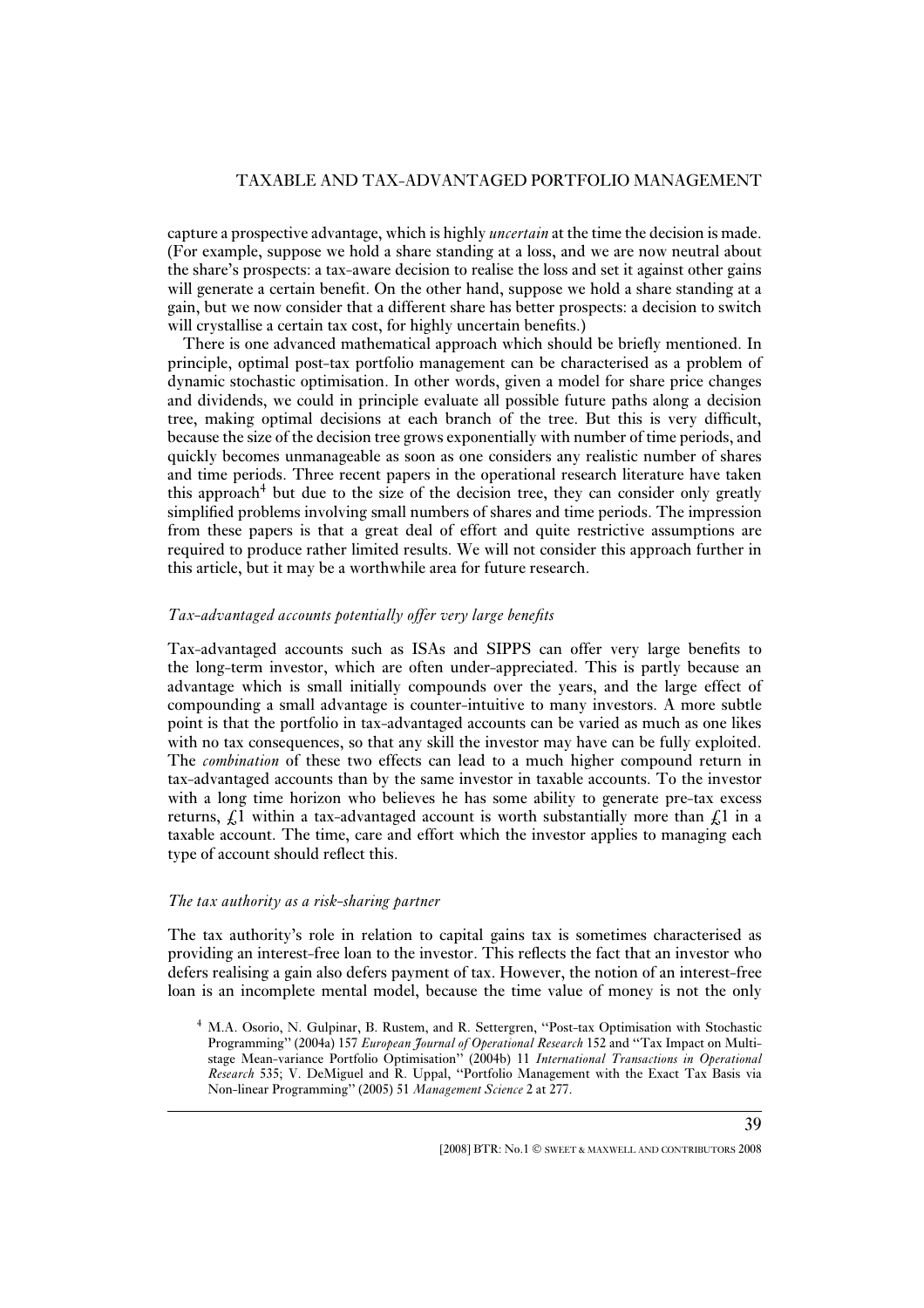relevant point. A complementary mental model is that the tax authority acts as a risksharing partner who puts up no initial capital, but agrees to share in any profits, and also in losses (provided the investor has other gains to offset the losses).

The role of the tax authority as a risk-sharing partner means that for marginal investments, a higher downside risk tolerance may be appropriate in taxable than in tax-advantaged accounts. Under the old regime, prior to April 2008, this point was reinforced by the asymmetry inherent in the taper relief rules for business assets. If a risky investment in a business asset was a success, any gain realised after a two-year holding period was taxed at an effective rate of 10 per cent; but if the investment was a failure, the loss could potentially be used to relieve other gains on non-business assets, which would otherwise have been taxed at rates up to 40 per cent. For a portfolio investor, the elimination of this asymmetry is an economically significant feature of the April 2008 reforms. Many commentators have suggested that investors may bring forward sales of AIM shares standing at a gain before April 2008, in order to pay tax on the gain at 10 per cent, rather than 18 per cent thereafter. For the portfolio investor it might be more important to bring forward sales of AIM shares standing at a *loss* before April 2008, in order to set the losses against other gains taxable at rates up to 40 per cent, rather than 18 per cent thereafter.

The ''tax authority as risk-sharing partner'' model is also relevant to the decision to reduce any holding which has appreciated so that it represents a large fraction of a total portfolio. Because part of an appreciated asset in a taxable account is effectively owned by the government, the level at which the asset becomes too large a proportion of the investor's portfolio is higher than if the investment were held in a tax-advantaged account.

#### *Diversity of tax sale costs is valuable in taxable accounts*

The benefits of diversity across different assets bearing different idiosyncratic risks are widely recognised. In taxable accounts a more subtle form of diversity is beneficial: diversity of tax sale costs. The ''tax sale cost'' of an asset is the tax payable (or loss relief available) if the asset were sold today. A portfolio of shares with diverse tax sale costs provides more options for varying the portfolio at low cost—for example by taking losses early, and deferring the realisation of gains—than a portfolio containing a single risky asset, or a portfolio of shares all with similar tax sale costs. This is an example of the general point that a portfolio of options (in this case, options to realise a gain or loss) is worth more than an option on a portfolio.

According to the previous regime, which applied before April 2008, tax sale costs could vary across different assets because of different basis costs—that is, historical costs as a proportion of the current value—or because of different accrued amounts of taper relief or indexation relief. The latter sources of variation disappear with the April 2008 changes, and so for some purposes distinguishing between different assets by tax sale costs is now equivalent to distinguishing solely by basis costs. Nevertheless, the author's view is that the concept of tax sale cost remains a useful one—partly because it focuses attention directly on the tax penalty (or benefit) of selling an asset, and partly because in some contexts tax sale costs may still vary for reasons other than variations in basis costs. For example, if the investor has an unutilised annual exemption or losses brought forward from prior years, this reduces the tax sale cost of assets currently held. Conversely, if the investor has already fully utilised losses brought forward and the annual exempt amount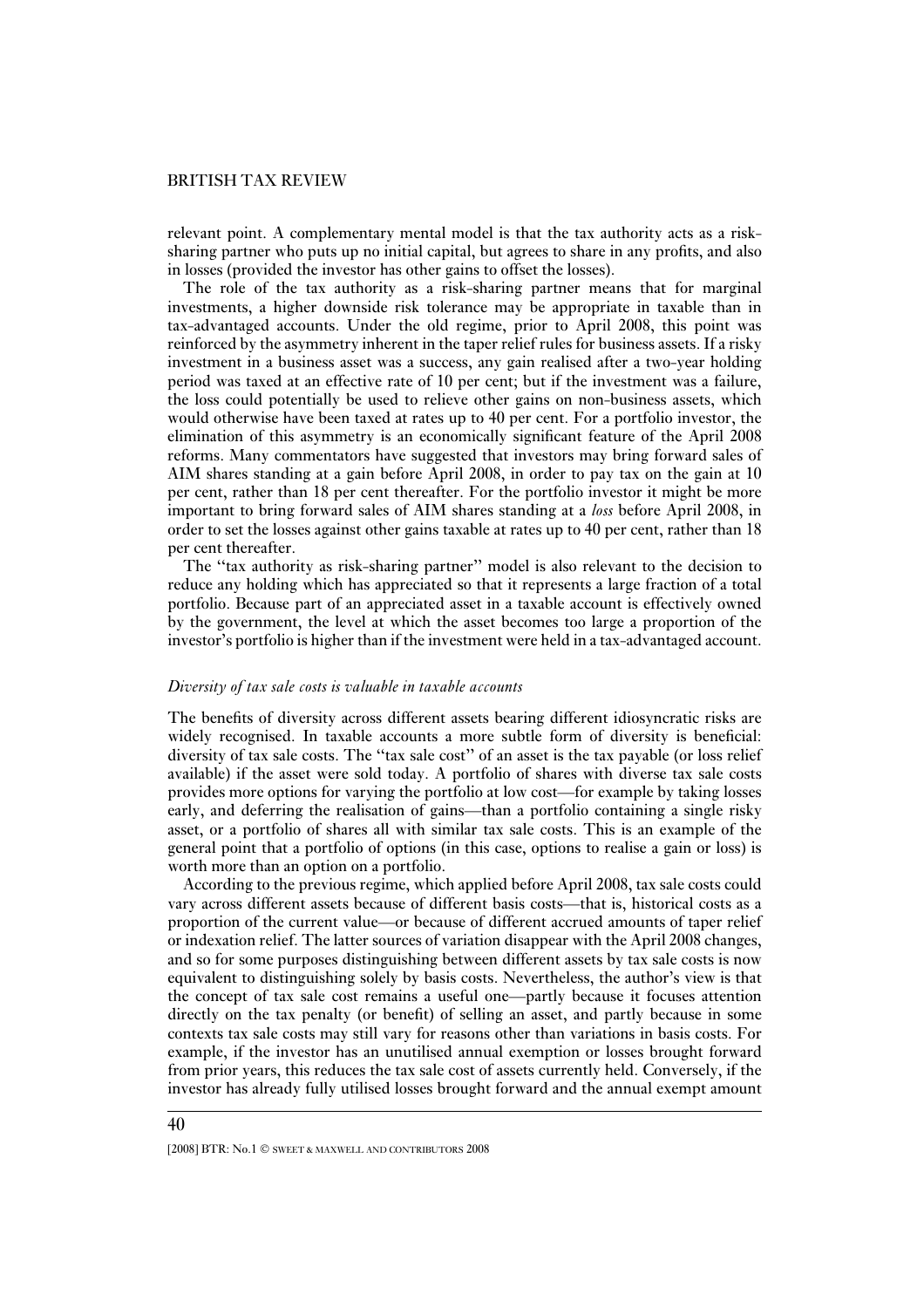for the current year, the tax sale cost of assets currently held is higher in the current tax year than after the next April 5, when a fresh exemption will be available.

#### *Optimal weightings depend on holding accounts and tax sale costs*

The optimal portfolio weighting for a particular asset depends partly on the account in which it is held, and (where the account is taxable) its tax sale cost. For example, if a share held solely in a tax-advantaged account doubles in price, a larger reduction in the holding may be warranted than if the same share were held entirely in a taxable account. As noted above, this is for two distinct reasons: (1) the tax cost of reducing the holding in a taxable account; (2) the taxation authority effectively owns part of the appreciated holding in a taxable account (and so the investor's effective portfolio allocation to the appreciated asset is lower).

There can also be cross-effects between size of holding and tax sale costs for different shares. Suppose one share in our portfolio has been a spectacular success, appreciating to a very large portfolio weighting. The portfolio now has a high exposure to the specific risk of this one share, and also a high exposure to shares as an asset class. In a tax-free account, we would probably reduce the holding in this share; this would both reduce the specific exposure, and could also be used to adjust the overall portfolio exposure away from shares towards other asset classes, such as cash or bonds. But in a taxable account, the tax sale cost of reducing the holding in this share will be very high. We might prefer to live with the high specific risk, and adjust the overall portfolio exposure by selling *other* shares with lower tax sale costs. Thus the presence of one greatly appreciated share (large weighting, low basis cost, high tax sale cost) can sometimes make it more attractive to sell *other* shares, compared with the position if the appreciated share was absent from the portfolio.

#### **Modelling the tax costs of turnover**

#### *Is your alpha big enough to cover its taxes?*

The question heading this section was the title of probably the first US paper to consider taxable portfolio management from a practitioner perspective.<sup>5</sup> These authors were concerned with whether the gains typically generated by active management of a taxable portfolio (relative to a passively-indexed portfolio) can reasonably be expected to cover the incremental tax costs of that turnover. Writing eight years later, Arnott suggested the answer: ''at best, *probably not*, and if I had to give a one-word answer, it would be *no*''.<sup>6</sup> In this section we consider some simple models which show that these remarks probably also have some force for UK investors.

We assume that the investor has a finite time horizon, say 10 years. The investor has a choice between (1) passive investment in the accumulation units of a unit trust index fund and (2) active management of directly held investments. The index fund charges 0.5 per cent per annum and has a low level of turnover costing say a further 0.2 per cent

<sup>&</sup>lt;sup>5</sup> Jeffrey and Arnott (1993), fn.1.

<sup>6</sup> R.D. Arnott, ''Tax Efficient Investing is Easier Said than Done'' (2001) *Journal of Wealth Management* Summer 2001 at 10.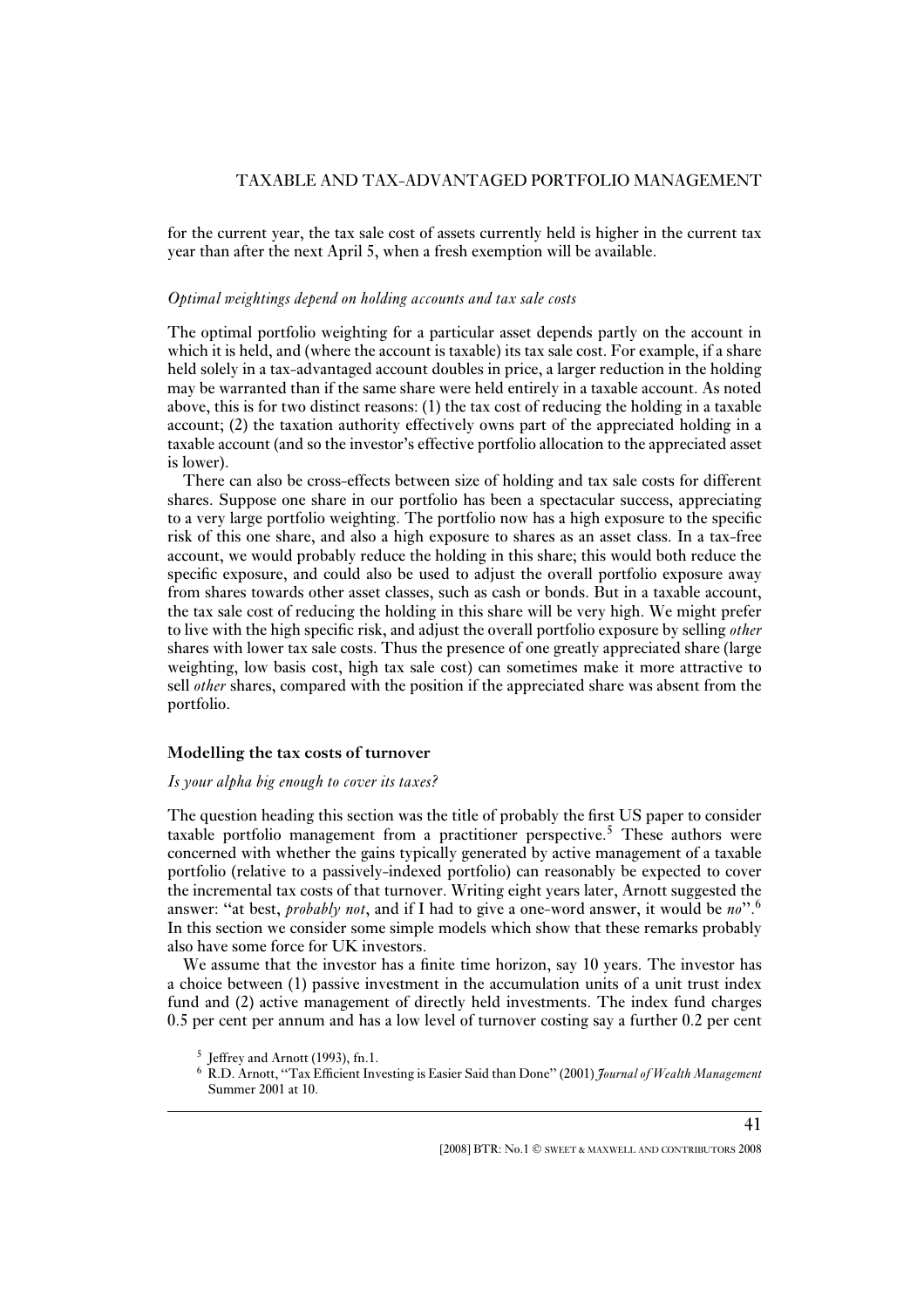per annum (commissions, stamp duty on reinvestments, and bid-offer spread). Under active management, we assume charges as follows: 0.5 per cent stamp duty on purchases, commissions at 0.25 per cent on both purchases and sales, 1 per cent for bid-offer spreads, and 1 per cent as a charge for active management. We approximate these active management costs by a total charge payable at the end of each year of 3 per cent per annum for a one-year holding period, 2 per cent per annum for a two-year holding period, and 0.67 per cent per annum for a three-year holding period. The total return on shares is 8 per cent per annum, comprised of dividends of 3 per cent per annum and share price gains of 5 per cent per annum.

The active investor can use his annual capital gains tax allowance for the first part of each year's gains. This can substantially reduce the effective tax rate, even for quite large funds. For example, if realised gains less losses (net chargeable gains) are 5 per cent of the fund in a particular year, the effective rate of capital gains tax paid on a fund of  $\text{\textsterling}250,000$ will be only about 5 per cent of net chargeable gains; on a fund of  $\ell$ , 500,000, about 11 per cent; and on a fund of  $\oint_{\mathcal{L}} 1$  million, about 15 per cent. Table 1 (below) shows the range of effective capital gains tax rates for four sizes of funds and three levels of net chargeable gains in any year.

#### **Table 1 Effective rates tax on net chargeable gains, at different wealth levels**

| Net chargeable gains     | Total fund at year end<br>(outside tax-advantaged wrappers) |                                                                  |        |                  |  |  |  |
|--------------------------|-------------------------------------------------------------|------------------------------------------------------------------|--------|------------------|--|--|--|
| (as percentage of end of | $\pounds 100,000$                                           | $\sqrt{250,000}$<br>£,500,000<br>$\textit{\textbf{4}}.1,000,000$ |        |                  |  |  |  |
| year pre-tax fund)       |                                                             |                                                                  |        |                  |  |  |  |
| $5\%$                    | NIL                                                         | $5\%$                                                            | $11\%$ | 15%              |  |  |  |
| $10\%$                   | $1\%$                                                       | $11\%$                                                           | $15\%$ | 16%              |  |  |  |
| 15%                      | 7%                                                          | 14%                                                              | $16\%$ | .70 <sub>o</sub> |  |  |  |

Assumptions: annual exempt amount  $\equiv$  £9,200 (as in 2007/08).

Table 1 suggests that a range of effective tax rates may be relevant to the personal investor, particularly at lower levels of wealth held outside tax-advantaged accounts. We also need to remember that the annual exemption cannot be carried forward from year to year, and that the current year's losses must be set against gains before applying the exemption; this means that it is likely that in some years, the exemption will be partly or wholly wasted. Taking all this into account, an effective capital gains tax rate of 15 per cent seems a reasonable illustrative figure to work with. For the previous tax regime which applied before April 2008, a comparable illustrative figure for the effective capital gains tax rate is  $15/18 \times 40 \approx 33$  per cent.

Table 2 (below) shows the excess capital return required from active management to produce the same proceeds as the index fund after 10 years, given holding periods of one, two or three years (that is, turnover of 100 per cent, 50 per cent or 33 1/3 per cent per annum). The required excess capital returns are shown on both pre-liquidation and

<sup>[2008]</sup> BTR: No.1  $\odot$  sweet & MAXWELL AND CONTRIBUTORS 2008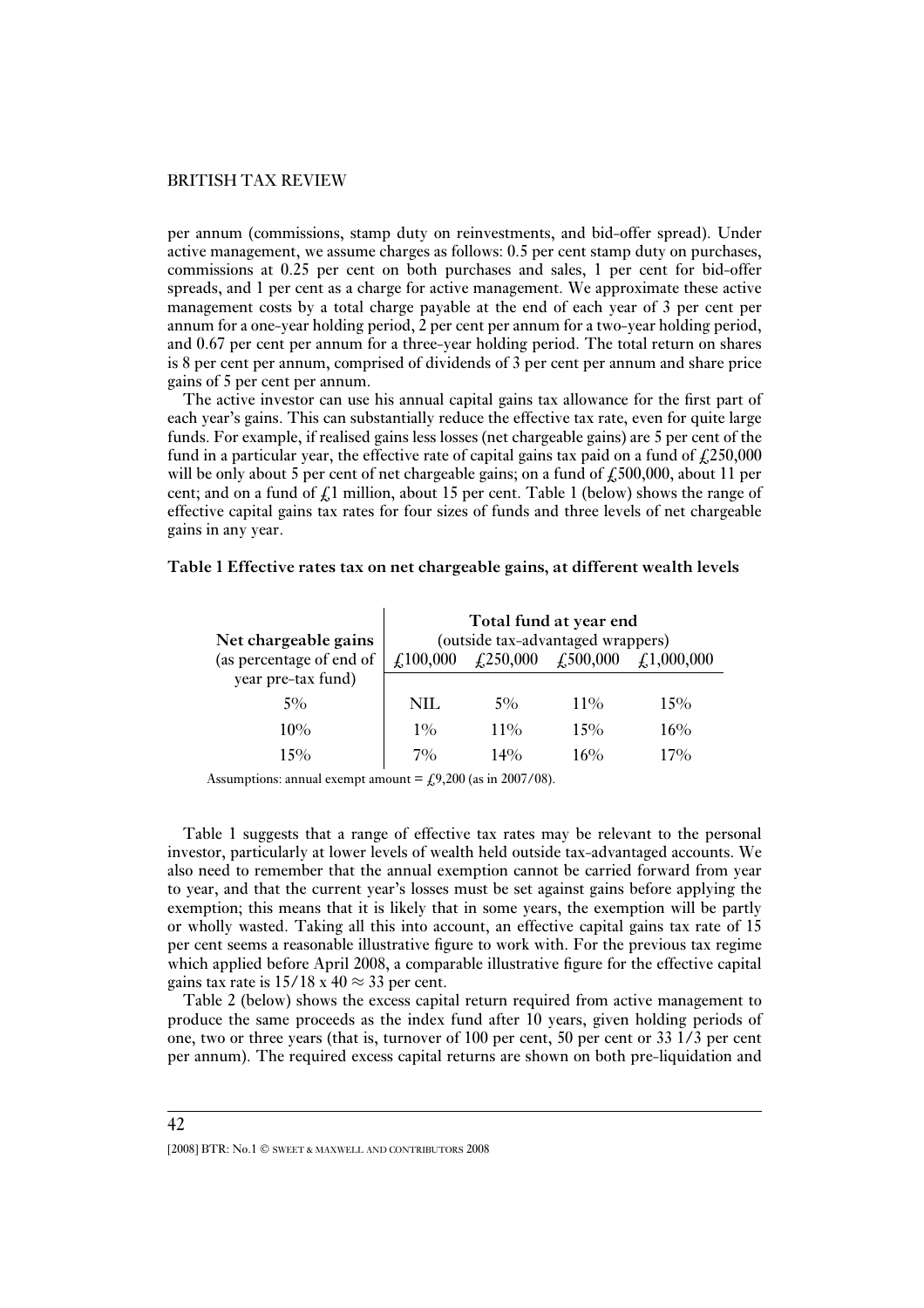**Table 2 Personal investor with 10-year time horizon: excess capital return (% per annum) required for post-tax proceeds of active management to equal post-tax proceeds of unit trust index fund**

**15% effective tax rate (illustrative figure for post-April 2008 regime):**

|                            | Excess capital return required (%pa) |                        |  |  |
|----------------------------|--------------------------------------|------------------------|--|--|
|                            | Pre-liquidation basis                | Post-liquidation basis |  |  |
| Average holding period     |                                      |                        |  |  |
| 1 year (100% turnover):    | $3.8\%$                              | $3.0\%$                |  |  |
| 2 years $(50\%$ turnover): | $2.0\%$                              | $1.4\%$                |  |  |
| $3$ years (33% turnover):  | $1.0\%$                              | $0.3\%$                |  |  |

**33% effective tax rate (illustrative figure for old regime):**

|                            | Excess capital return required (%pa) |                        |  |  |
|----------------------------|--------------------------------------|------------------------|--|--|
|                            | Pre-liquidation basis                | Post-liquidation basis |  |  |
| Average holding period     |                                      |                        |  |  |
| 1 year $(100\%$ turnover): | $6.2\%$                              | $4.9\%$                |  |  |
| 2 years $(50\%$ turnover): | 2.9%                                 | $2.3\%$                |  |  |
| $3$ years (33% turnover):  | $2.0\%$                              | $1.0\%$                |  |  |

post-liquidation bases, where the latter allows for the tax cost of realising the entire portfolio after 10 years. Figures are shown separately for the post-April 2008 tax regime, and for the old regime. Figures for longer horizons than 10 years are not shown, because it turns out that any further deferral of final liquidation of the portfolio after 10 years makes little difference to the required excess annual returns.

The striking feature of Table 2 is that (particularly under the old regime) the required excess capital returns are in many cases well in excess of reasonable expectations of active management. Few active managers would claim expected excess capital return over 3 per cent per annum; moreover, any such claim is uncertain, but the tax and transaction costs of attempting to generate excess capital return are certain. Even for lower turnover, say less than 50 per cent per annum (that is, an average holding period longer than two years), the investor needs to be confident he can generate excess returns of 1–2 per cent per annum after costs to keep up with a passive investment. Nevertheless, comparing the old and new regimes, the tax penalty on active management of a directly-held portfolio relative to long-term investment in unit or investment trusts is substantially reduced by the April 2008 changes.

The results in this section are broadly consistent with studies based on US tax rates which suggest that an excess return of 2–3 per cent is needed in a conventionally managed active portfolio to match the after-tax returns of an index fund.<sup>7</sup>

<sup>7</sup> Jeffrey and Arnott (1993), fn.1; Arnott, Berkin and Ye (2001a), fn.1.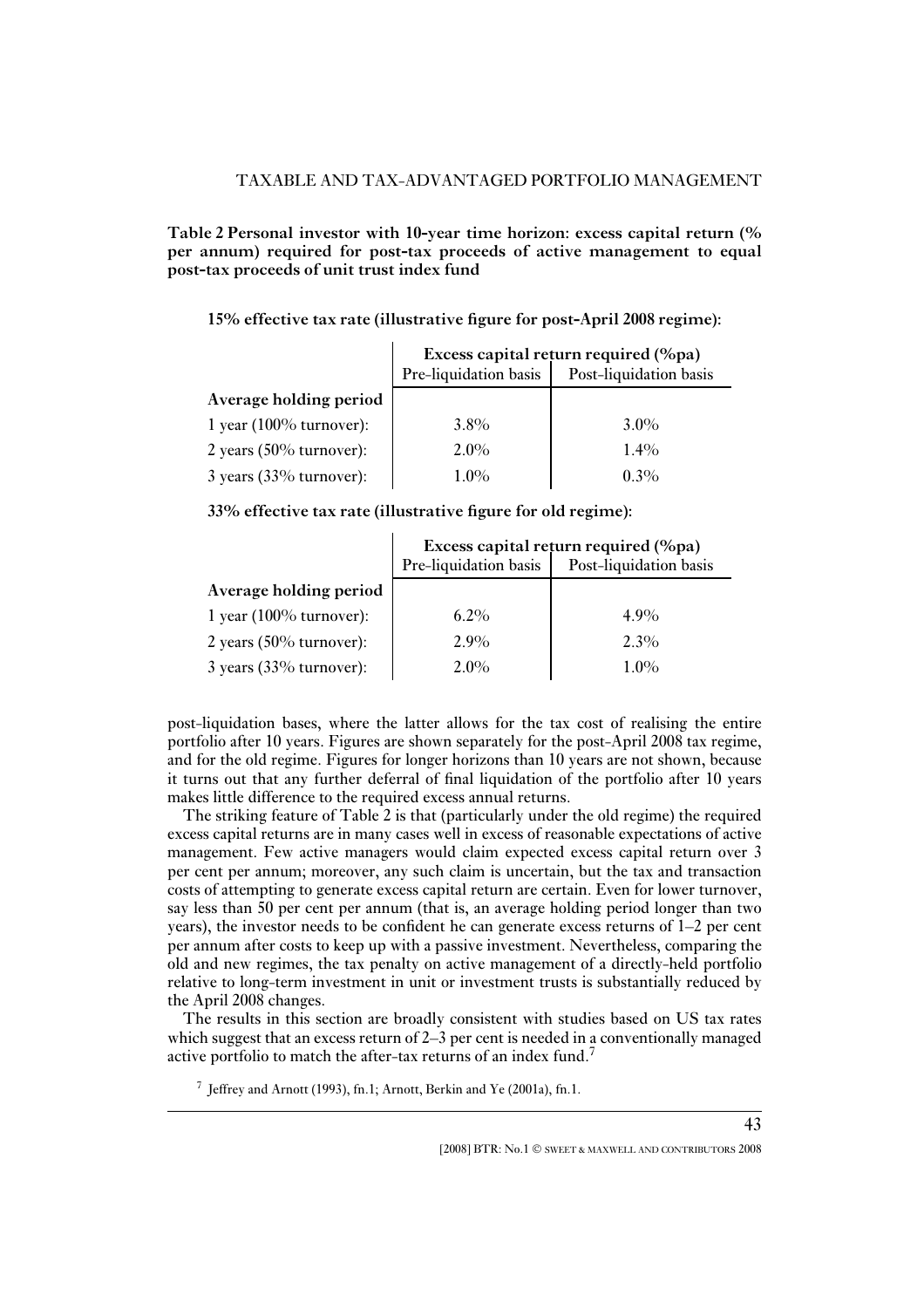#### **Asset location in tax-advantaged and taxable accounts**

Asset location is the term used by US authors<sup>8</sup> for the question of which type of asset (for example, shares or bonds) should be held in each of the various accounts available to an investor. This section considers asset location decisions for a UK personal investor.

#### *Shares or bonds in tax-advantaged accounts?*

There is academic literature which suggests that a corporate sponsor of a defined benefit pension fund should prefer bonds rather than shares to be held by the pension fund, because of a tax arbitrage effect.<sup>9</sup> Holding bonds in the pension fund (on which untaxed interest is received) enhances the capacity of the company to issue its own bonds (on which the interest paid is tax-deductible). For the personal investor, a similar argument in favour of allocating bonds (or perhaps shares which pay high dividends) to tax-advantaged accounts can be made. Interest receipts from bonds and dividends from shares held in a higher-rate taxpayer's personal account are taxable, at 40 per cent and 25 per cent respectively. On the other hand, capital gains are taxed at only 18 per cent, and can also be wholly or partly offset by the annual exemption  $(\text{\textsterling}9,200 \text{ in } 2007/08)$ . This is an argument for holding corporate bonds or high-yielding shares in tax-advantaged accounts, and other shares in taxable accounts.

A further argument can be made relating to the optional nature of capital gains tax. The tax is optional in the sense that it crystallises only on disposal of a particular asset, when either a gain or an allowable loss is created. As noted earlier in this article, a diversity of tax sale costs can be valuable in a taxable account. This suggests that the value of the option might be increased by holding investments with greater dispersion of returns—for example, risky shares—in the taxable account.

Based on arguments along the lines above, some papers by authors considering US tax regimes derive results suggesting that the investor should allocate assets with low volatility and high yields taxable at high rates—typically bonds—mainly to taxadvantaged accounts; and allocate assets with high volatility and low yields taxable at low rates—typically shares—mainly to taxable accounts.<sup>10</sup> However, as with the Black/Tepper "pension fund in bonds" strategy for corporates, $<sup>11</sup>$  these prescriptions are</sup> widely ignored in practice, and disputed in theory. Under US tax regimes, tax-advantaged accounts are generally pension plans, and so the investor has only limited access to the funds before retirement age. Some authors have suggested that allocating both shares and bonds to taxable accounts may be justified in these circumstances by a precautionary motive, that is a desire to smooth returns in the taxable account which can be drawn

<sup>8</sup> E.g. Shoven and Sialm, 2003, fn.10; Dammon *et al*., 2004, fn.1.

<sup>9</sup> See F. Black, ''The Tax Consequences of Long-run Pension Policy'' (1980) 36 *Financial Analyst's Journal* 21; I. Tepper, ''Taxation and Corporate Pension Policy'' (1981) 36 *Journal of Finance* 1; and J. Ralfe, C. Speed and J. Palin, ''Pension Funds and Capital Structure: Why Hold Equities in the Pension Fund?'' (2004) *North American Actuarial Journal* July 103.

<sup>10</sup> See, for example, J.B. Shoven and C. Sialm, ''Asset Location in Tax-deferred and Conventional Savings Accounts'' (2003) 88 Journal of Public Economics 23; Dammon *et al.* (2004), fn.1.

<sup>11</sup> Black (1980), fn.9; Tepper (1981), fn.9.

<sup>[2008]</sup> BTR: No.1  $\odot$  sweet & MAXWELL AND CONTRIBUTORS 2008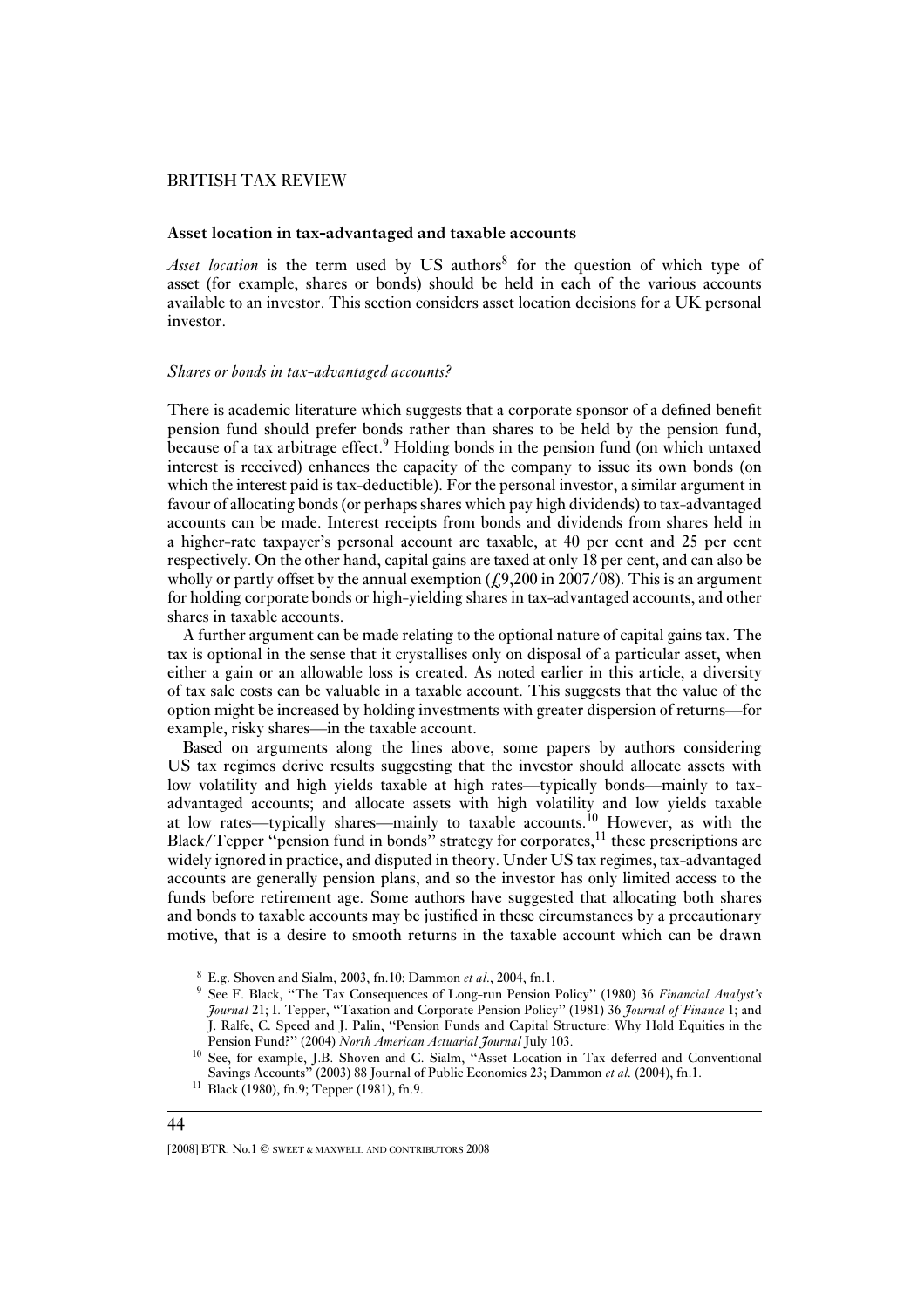on without restrictions before retirement age.<sup>12</sup> In the United Kingdom, this is less convincing, because some types of tax-advantaged accounts (ISAs) can be drawn on at any time. To an active UK investor, a more compelling argument for allocating shares rather than bonds to tax-advantaged accounts is that tax benefits will be maximised if the largest gains from the investor's ''best ideas'' are located in tax-advantaged accounts. For most active investors, most of the time, ''best ideas'' will tend to be specific shares rather than bonds. Also, the active investor may have an active investment strategy from which he thinks he can generate pre-tax excess returns, but which requires a high turnover. Such a strategy may well produce negative excess returns on post-tax basis in a taxable account, and so can be exploited only in a tax-advantaged account.

For the UK personal investor, which effect is likely to be more important—the income tax saving by placing bonds in the tax-advantaged account, or the capital gains tax saving by placing one's ''best ideas'' (typically shares) in the tax-advantaged account? Intuitively, for a successful investor, the saving in capital gains tax seems likely to be more important. A study by Poterba *et al.*<sup>13</sup> showed that allocating equity mutual funds in priority to bonds to a tax-advantaged account would have accumulated greater wealth under US tax rules, based on actual returns in US financial markets over the period 1962–1998. The United States taxes the mutual fund investor on an annual basis on the fund's returns, which is similar to the position of a UK investor holding shares directly. On this basis, the author's experience accords with the result of Poterba *et al.*

In conclusion, the author's view is that for an active investor who believes he can generate pre-tax excess returns, the most important priority in asset location is to place ''best ideas'' in tax-advantaged accounts. This should take precedence over sheltering high yields in tax-advantaged accounts, or increasing the value of capital gains tax options by allocating volatile assets to taxable accounts.

#### **Turnover in tax-advantaged and taxable accounts**

This section considers the level of activism in portfolio management which is appropriate for tax-advantaged and taxable accounts. In principle, any decision to vary a portfolio should be based on ''opportunity cost'' comparisons, including tax effects if the portfolio is taxable. This means that any decision to transact in a particular quantity of a particular share should be evaluated against the full set of possible transactions and tax consequences (including doing nothing, and waiting for a better opportunity) at that time. This is easier to state than to apply in practice. Taxes on income are relatively easy to analyse, because they can be netted off a future income stream in perpetuity. Taxes on capital gains cannot be analysed in this way; instead they need to be thought of as (sometimes very large) transaction costs.

In a tax-advantaged account, tax transaction costs are zero. This implies that a higher level of activism in portfolio decisions will generally be optimal than in taxable accounts. The investor should, as far as possible concentrate turnover in tax-advantaged accounts. Any share which the investor expects to hold only for a relatively short time should, if possible, be allocated at the time of purchase to a tax-advantaged account.

<sup>&</sup>lt;sup>12</sup> G. Amromin, "Household Portfolio Choices in Taxable and Tax-deferred Accounts: Another Puzzle?" (2003) 7 *European Finance Review* 547; Garlappi and Huang (2006), fn.1.

<sup>&</sup>lt;sup>13</sup> J.M. Poterba, J.B. Shoven and C. Sialm, "Asset location for retirement savers" (2000) 7991 NBER Working Paper 28.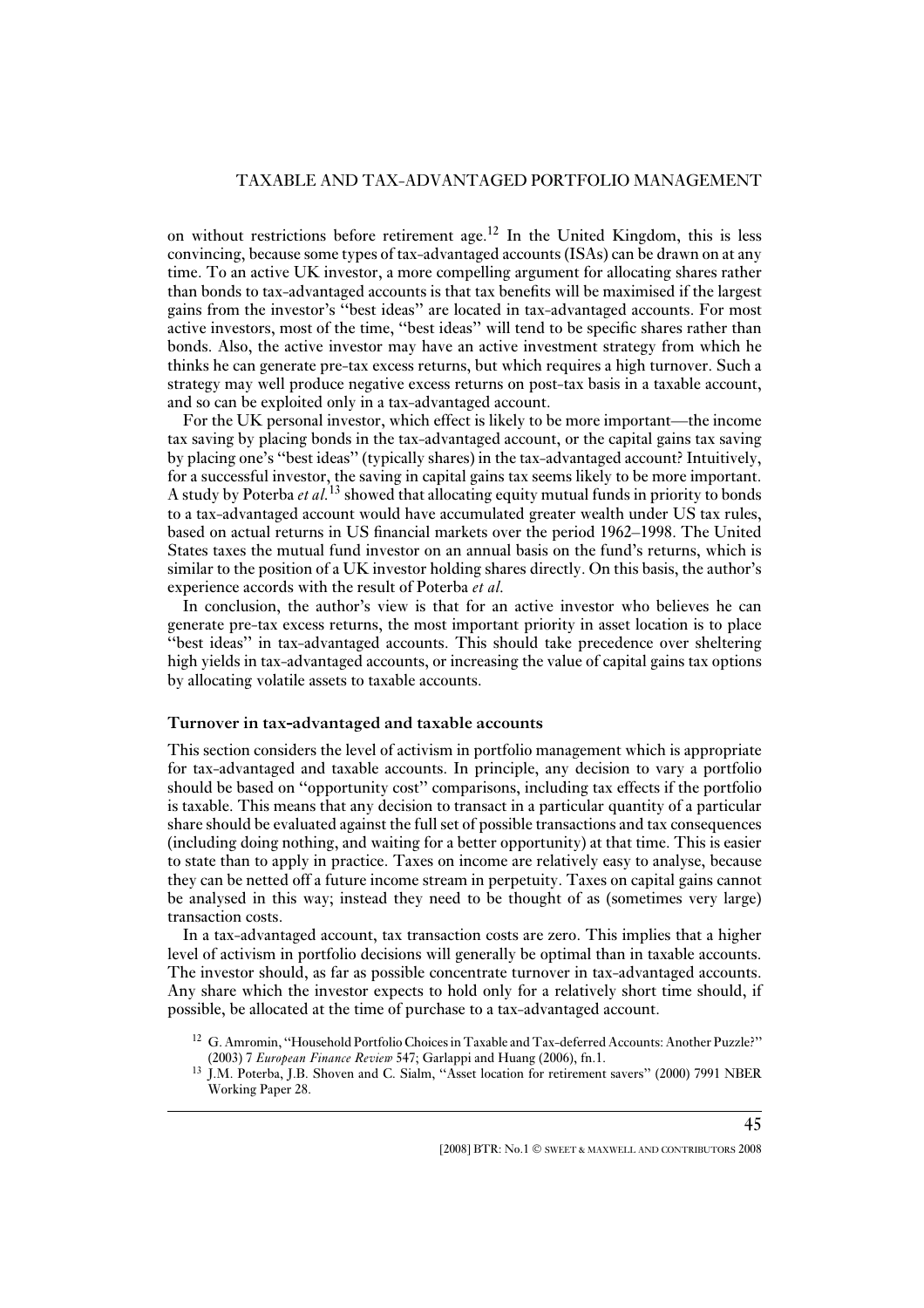In taxable accounts, on the other hand, tax transaction costs are often substantial. Furthermore, the tax transaction costs are always certain, but the prospective benefit which the investor is attempting to obtain by switching from one share to another are always uncertain. The combination of *certain* costs with *uncertain* benefits suggests that even when the investor believes a switch from one share to another is worthwhile on a post-tax basis, he should be cautious about acting on this belief. For a taxable investor, judicious lethargy is often a valuable trait.

An exception to the merits of judicious lethargy in a taxable account is where tax sale costs are negative. This applies when a share in a taxable account is standing at a loss, so there will be a tax benefit of selling (assuming that other gains are available against which to set the loss). In these circumstances, the investor should be more "triggerhappy" about switching to another share in a taxable account than in a tax-advantaged account.

#### *Loss harvesting*

This idea of taking losses early, while deferring the realisation of gains is described by US authors as "loss harvesting".<sup>14</sup> In the previous paragraph loss harvesting was framed as a discretionary decision by the investor, but it can also be developed as a mechanical strategy. Consider a taxable account where the investor makes no attempt at active share selection, choosing the initial portfolio either at random or by reference to a market index. In a mechanical loss-harvesting strategy, the investor reviews the portfolio say once a month and sells any shares which are standing at a capital loss, and reinvests in shares with similar risk and return characteristics.<sup>15</sup> If the losses generated can be set against gains in the passive portfolio arising from corporate events such as takeovers or rebalancing towards the index, loss harvesting can generate an advantage over entirely passive management. Alternatively, the losses generated can be used against the investor's gains on assets held outside the passive portfolio. The tax benefit from loss harvesting is usually more certain than any excess return which a portfolio manager might hope to generate from share selection.

Monte Carlo simulation studies of loss harvesting of a portfolio based on the Standard and Poor's  $500$  index have been described.<sup>16</sup> Some US firms offer "indexed funds with loss harvesting'' as an investment strategy for taxable investors. Whether or not the investor favours such a mechanical strategy, the simulation studies are of broader interest as a quantitative indication of the potential benefits from tax-aware portfolio management. The author has carried out simulations using parameters appropriate to UK investors, which are reported in more detail in Appendix A. In summary, the results suggest that under the post-April 2008 regime there are modest benefits from a loss-harvesting strategy, even after transaction costs; for example after 15 years a fund with loss harvesting would typically be about 9 per cent ahead of a fund without loss harvesting. (Under the old tax regime, the potential benefits were more substantial: after 15 years a fund with loss harvesting would typically be about 25 per cent ahead of a fund without loss harvesting.)

<sup>14</sup> E.g. Arnott *et al.* (2001b), fn.1 and Berkin and Ye (2003), fn.1.

<sup>&</sup>lt;sup>15</sup> In practice a loss is harvested only if the loss is sufficient to cover round-trip transaction costs on the sale and reinvestment into new shares.

<sup>16</sup> See Arnott *et al.* (2001b), fn.1 and Berkin and Ye (2003), fn.1.

<sup>[2008]</sup> BTR: No.1  $\odot$  sweet & MAXWELL AND CONTRIBUTORS 2008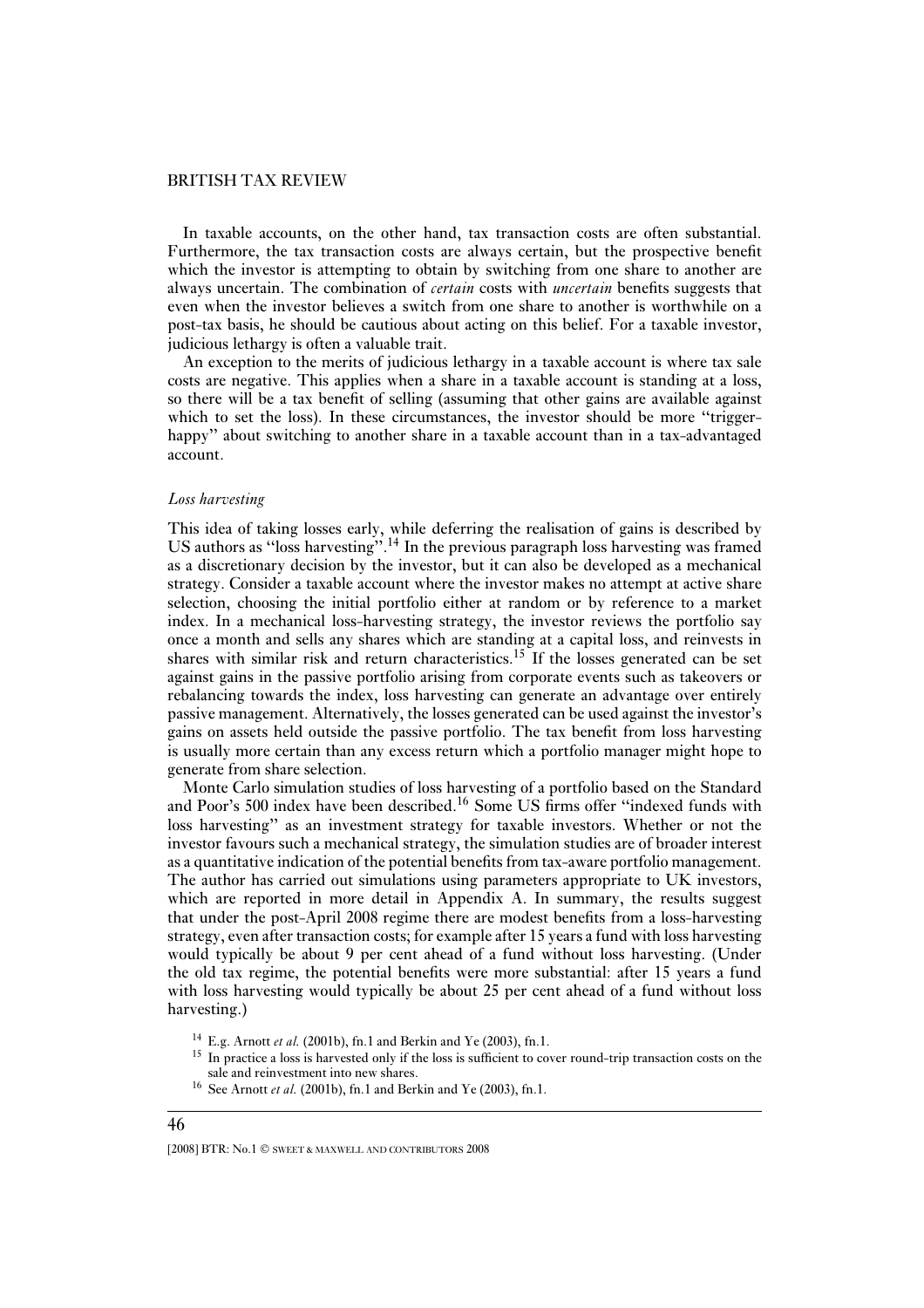#### **Switching guidelines for taxable accounts**

The previous section noted that the *certain* and often high tax transaction costs of switching from one share to another, and the *uncertain* prospective benefits of the switch, mean that a policy of judicious lethargy is often appropriate in taxable accounts. However, in some cases the uncertain benefits will be sufficiently large that the switch should be made despite the certain tax costs. This section develops guidelines for this switching decision.

We start by noting that if the anticipated period of out-performance of the new share which is bought over the old share which is sold were long enough, it would always be right to switch to the share with a higher expected return, no matter how high the tax sale cost associated with the original share. This is because differences in expected return have an exponential effect on terminal wealth, but the tax payment has only a multiplicative effect on terminal wealth. To refine this observation for shorter time horizons, the investor needs to have some idea of the time horizon over which he expects the new share which is bought to out-perform the old share which is sold; and also of the time horizon for any ultimate liquidation of the portfolio. Note that the new ''share'' could be another share, or it could be a bond or cash.

Table 3 (below) shows the excess capital return required from the new share relative to the old share to justify a sale subject to capital gains tax, for various basis costs expressed as a decimal of the original purchase price. Figures for the post-April 2008 regime and the old regime are shown separately. For simplicity dividends have been ignored (which can be justified either by the dividends actually being nil, or by assuming that the *difference* in the dividend streams for the new and old shares is small enough to ignore.) The figure at the top left of the 18 per cent table shows that where a share already held has a low basis cost, and the out-performance of the alternative asset is expected to persist for only one year, a difference of 17 per cent per annum in the expected return is required to justify a switch to the alternative asset. The figure at the bottom right of the 18 per cent table shows that where an existing share is held with a high basis cost and the time horizon for the future difference in expected return is five years, just 1 per cent per annum difference in expected return is sufficient to justify a switch. The table for 40 per cent tax shows much higher differences in required expected returns to justify a switch. The general inference is that the investor should have a much stronger bias towards activity in switching decisions under the post-April 2008 regime than under the old regime.

Table 3 ignores tax after the end of the expected period of out-performance. To consider this, it is necessary for the investor to specify a terminal time horizon over which he wishes to target wealth after realization of investments, say 20 years. We can then assume that after the period of expected out-performance, the two shares compound at the same rate until the time horizon, when all shares are sold and tax on liquidation is paid. Table 4 (below) shows the excess capital return required over various horizons from 1 to 5 years from the new share relative to the old to justify a sale subject to capital gains tax, for various base costs, using a terminal time horizon of 20 years. Figures for 18 per cent and 40 per cent tax are shown separately.<sup>17</sup> The capital return on the original share is assumed to be 5 per cent per annum, and the same assumption is made for the identical capital return on the two shares after the period of out-performance.

<sup>&</sup>lt;sup>17</sup> The figures in the 40% table assume tax at  $40\%$  on the sale of the first share to make the switch, and an effective tapered rate of 24% at final liquidation.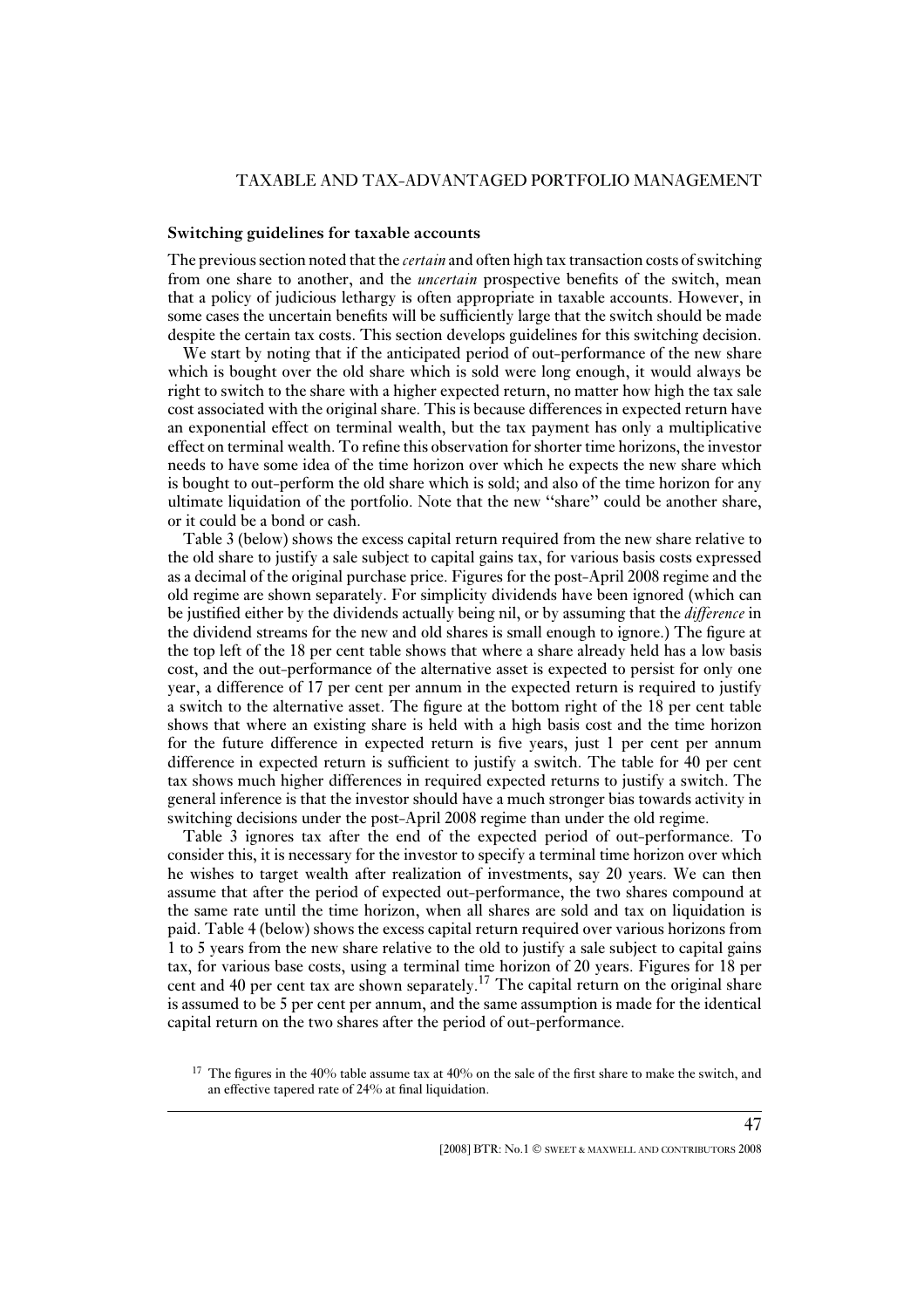**Table 3 Excess capital return (per cent per annum) from new share relative to old share required to give equivalent fund** *before* **liquidation tax at end of out-performance time horizon**

|                   |       |       |       | Out-performance time horizon (years) |       |
|-------------------|-------|-------|-------|--------------------------------------|-------|
| <b>Basis cost</b> |       |       | 3     |                                      | 5     |
| of old share      |       |       |       |                                      |       |
| 0.2               | 17%   | $8\%$ | $5\%$ | $4\%$                                | $3\%$ |
| 0.3               | 14%   | $7\%$ | 5%    | 3%                                   | $3\%$ |
| 0.4               | 12%   | $6\%$ | $4\%$ | 3%                                   | $2\%$ |
| 0.5               | 10%   | $5\%$ | 3%    | $2\%$                                | $2\%$ |
| 0.6               | 8%    | $4\%$ | 3%    | $2\%$                                | $2\%$ |
| 0.7               | $6\%$ | $3\%$ | $2\%$ | $1\%$                                | $1\%$ |
| 0.8               | $4\%$ | $2\%$ | $1\%$ | $1\%$                                | $1\%$ |

**Capital gains tax rate: 18% (post-April 2008):**

#### **Capital gains tax rate: 40% (old regime):**

|                                   |       |        |        | Out-performance time horizon (years) |       |
|-----------------------------------|-------|--------|--------|--------------------------------------|-------|
| <b>Basis cost</b><br>of old share |       |        | 3      |                                      | 5     |
| 0.2                               | 47%   | 21\%   | $14\%$ | 10%                                  | 8%    |
| 0.3                               | 39%   | 18%    | 12%    | $9\%$                                | $7\%$ |
| 0.4                               | 32%   | 15%    | $10\%$ | $7\%$                                | $6\%$ |
| 0.5                               | 25%   | $12\%$ | 8%     | $6\%$                                | $5\%$ |
| 0.6                               | 19%   | $9\%$  | $6\%$  | $4\%$                                | $4\%$ |
| 0.7                               | 14%   | $7\%$  | 4%     | 3%                                   | $3\%$ |
| 0.8                               | $9\%$ | $4\%$  | $3\%$  | 2%                                   | $2\%$ |

Assumptions:

- prospective tax on liquidation of the fund is ignored
- excess capital returns is defined as ((1+*n*)/(1+*o*)− 1)%, where *n* is the capital return on the new share and *o* is the capital return on the old share.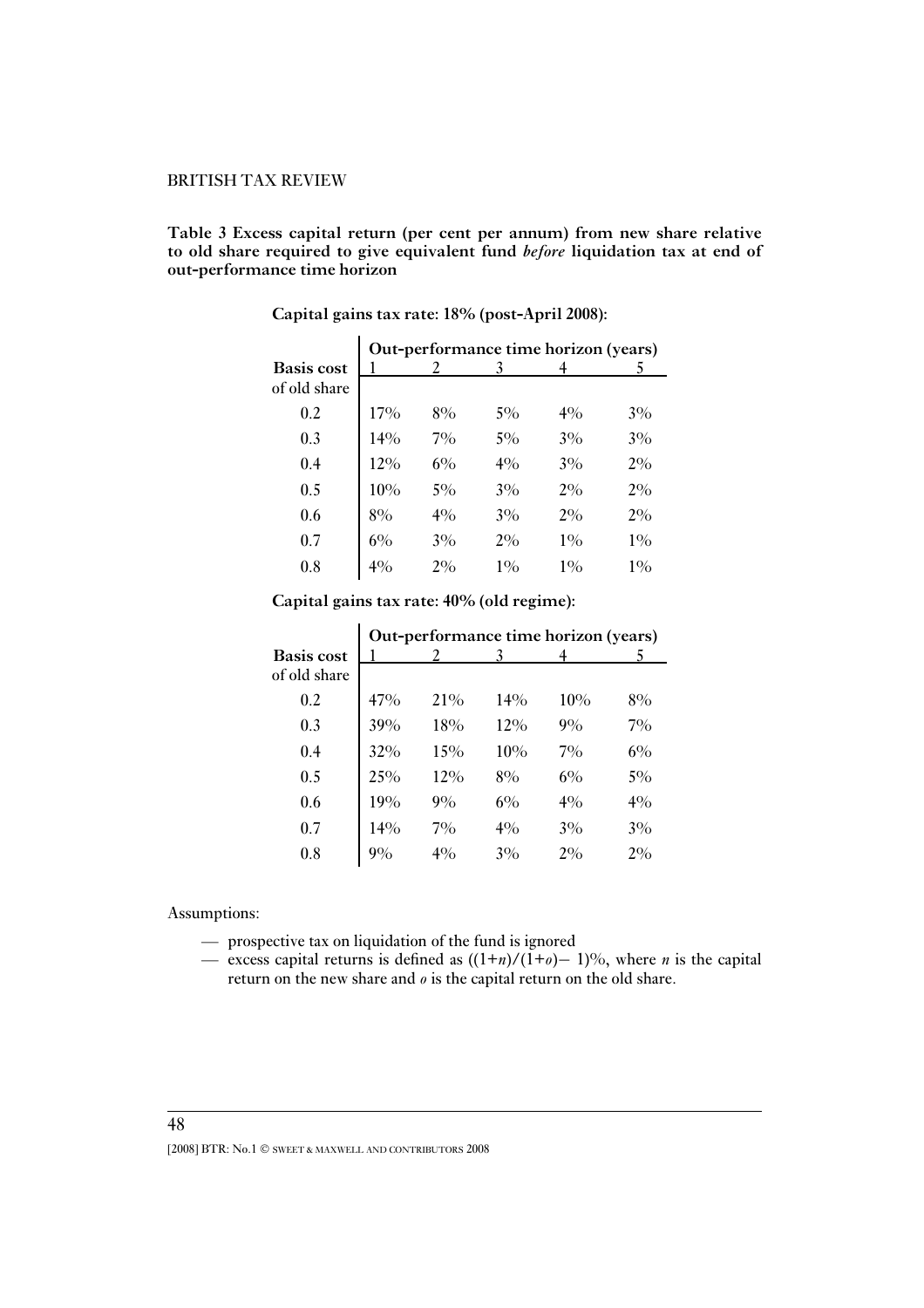**Table 4 Excess capital return (per cent per annum) from new share relative to old share required to give equivalent fund** *after* **liquidation, with terminal time horizon of 20 years**

|                   | Out-performance time horizon (years) |       |       |       |       |
|-------------------|--------------------------------------|-------|-------|-------|-------|
| <b>Basis</b> cost |                                      |       | 3     |       |       |
| of old share      |                                      |       |       |       |       |
| 0.2               | $10\%$                               | $5\%$ | $3\%$ | 3%    | $2\%$ |
| 0.3               | $9\%$                                | $4\%$ | $3\%$ | $2\%$ | $2\%$ |
| 0.4               | 8%                                   | $4\%$ | $2\%$ | $2\%$ | $1\%$ |
| 0.5               | $6\%$                                | 3%    | $2\%$ | $2\%$ | $1\%$ |
| 0.6               | $5\%$                                | $2\%$ | $2\%$ | $1\%$ | $1\%$ |
| 0.7               | 4%                                   | $2\%$ | $1\%$ | $1\%$ | $1\%$ |
| 0.8               | 2%                                   | $1\%$ | $1\%$ | $1\%$ | $0\%$ |

**Capital gains tax rate: 18% (post-April 2008 regime):**

 $\mathcal{L}$ 

 $\mathbf{r}$ 

**Capital gains tax rate: 40% (old regime):**

|                                   | Out-performance time horizon (years) |       |       |       |       |
|-----------------------------------|--------------------------------------|-------|-------|-------|-------|
| <b>Basis cost</b><br>of old share |                                      |       | 3     |       |       |
| 0.2                               | 39%                                  | 18%   | 12%   | $9\%$ | $7\%$ |
| 0.3                               | 32%                                  | 15%   | 10%   | $7\%$ | $6\%$ |
| 0.4                               | 26%                                  | 12%   | 8%    | $6\%$ | $5\%$ |
| 0.5                               | 21%                                  | 10%   | $6\%$ | $5\%$ | $4\%$ |
| 0.6                               | 16%                                  | $8\%$ | $5\%$ | $4\%$ | $3\%$ |
| 0.7                               | 11%                                  | $5\%$ | $4\%$ | $3\%$ | 2%    |
| 0.8                               | $7\%$                                | $4\%$ | 2%    | 2%    | $1\%$ |

Assumptions:

- fund liquidated and tax paid at time horizon of 20 years
- excess capital returns are measured as ((1+*n*)/(1+*o*)− 1)%, where *n* is the return on the new share and *o* is the return on the old share.
- old share compounds at 5 per cent p.a. during the out-performance period; after this, both shares compound at 5 per cent p.a.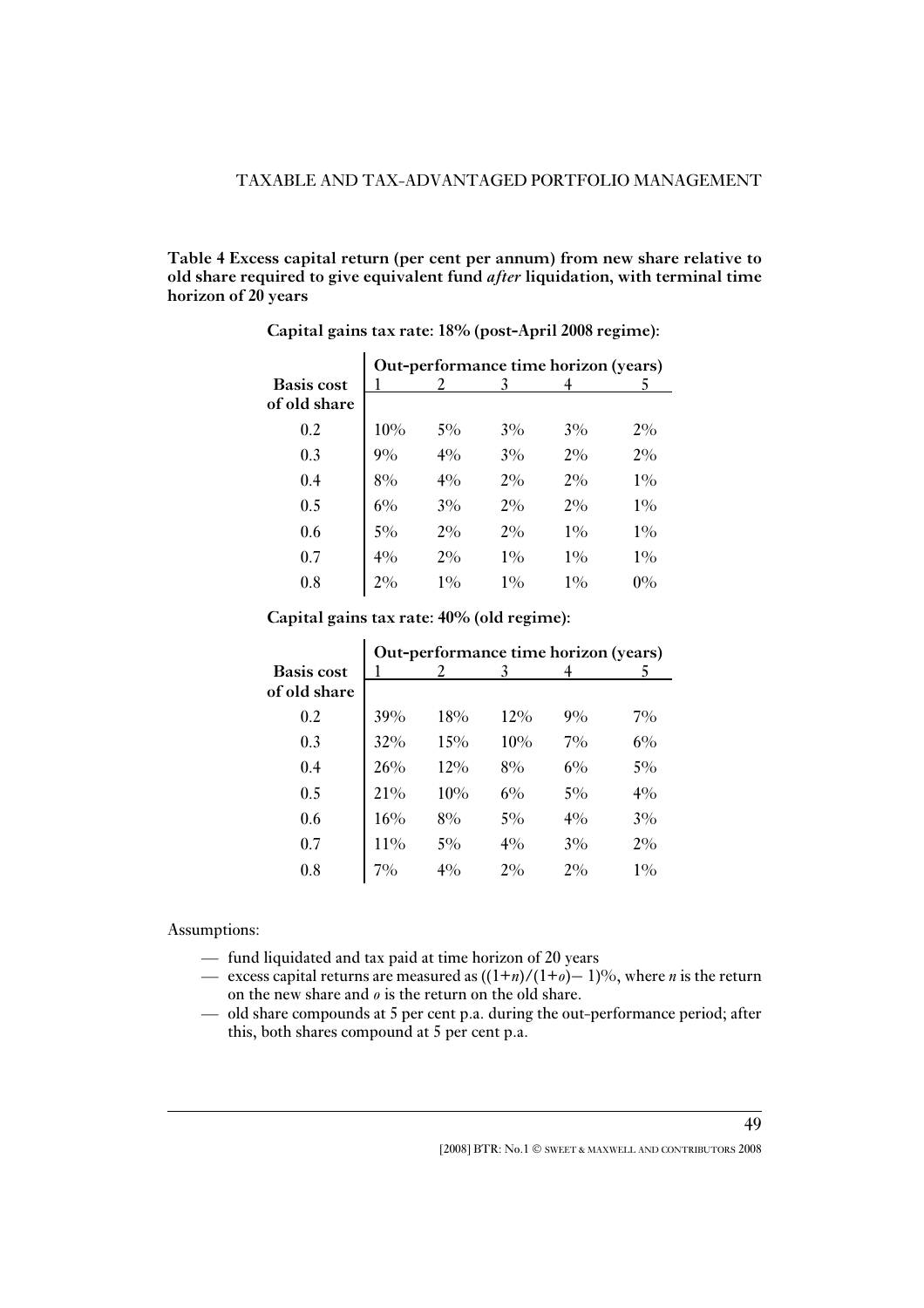The figures in Table 4 show a similar but lower pattern to Table 3, with the proportional differences between the two tables greater under the post-April 2008 regime than under the old regime. This is as expected. In Table 3, the portfolio incurred capital gains tax if switched, but over the time horizons considered there were no realisations in the original portfolio; consequently a very large excess return on the new share was required to overcome this disadvantage. In Table 4, only the switched portfolio incurs capital gains tax now; but capital gains tax for both original and switched portfolios is deducted at the terminal time horizon, and that for the original portfolio is calculated using a lower base cost (because the base cost was not raised by an earlier realisation). This method of evaluation leads to a lower excess return required from the new share to justify the switch. The proportional differences between the two tables are greater under the post-April 2008 regime because the tax at the time horizon is at the *same* 18 per cent rate as tax on the switch now, whereas in the old regime the tax at the time horizon was at a *lower* (tapered) effective rate than tax on the switch now.

#### **Conclusions**

This article has reviewed the interaction of UK taxation and portfolio decisions by a personal investor managing his own investments in quoted company shares. The most important top-level principles and concepts can be summarised as follows:

- *tax-advantaged accounts potentially offer very large benefits.* The combination of a small advantage which compounds over the years, and freedom to vary the portfolio as much as one likes with no tax consequences, can potentially lead to very large benefits;
- *post-tax thinking on risk and return*. Risk and return should always be considered on a post-tax basis. The tax authority acts as a profit-sharing partner who shares in the investor's profits and losses, but contributes no capital. The presence of this partner probably means that the investor should be more tolerant of downside risk, and more tolerant of large portfolio weightings in appreciated assets, in a taxable account than in a tax-advantaged account;
- *capital gains taxes as transaction costs.* Decisions to vary a portfolio should be considered by opportunity cost comparisons, including tax effects. Income taxes can be regarded as reductions in yield in perpetuity. Capital gains taxes can be regarded as (sometimes very large) transaction costs;
- *judicious lethargy.* The tax transaction costs of switching from one share to another in a taxable account are often high and always certain. The prospective benefits derived from a switch are usually uncertain. The combination of certain cost and uncertain benefit means that a lower level of turnover and activism in decisions is generally optimal than in a tax-advantaged account. For the taxable investor, judicious lethargy can be a valuable trait;
- *loss harvesting.* An exception to the previous point is where tax transaction costs are negative, that is a share in a taxable account is standing at a loss and realising the loss will enable it to be offset against gains. In these circumstances, the investor should be more ''trigger-happy'' about switching in a taxable account than in a tax-advantaged account.

This article has taken the perspective of an active personal investor managing his own investments. Some investors delegate portfolio management to professional investment

<sup>[2008]</sup> BTR: No.1  $\odot$  sweet & MAXWELL AND CONTRIBUTORS 2008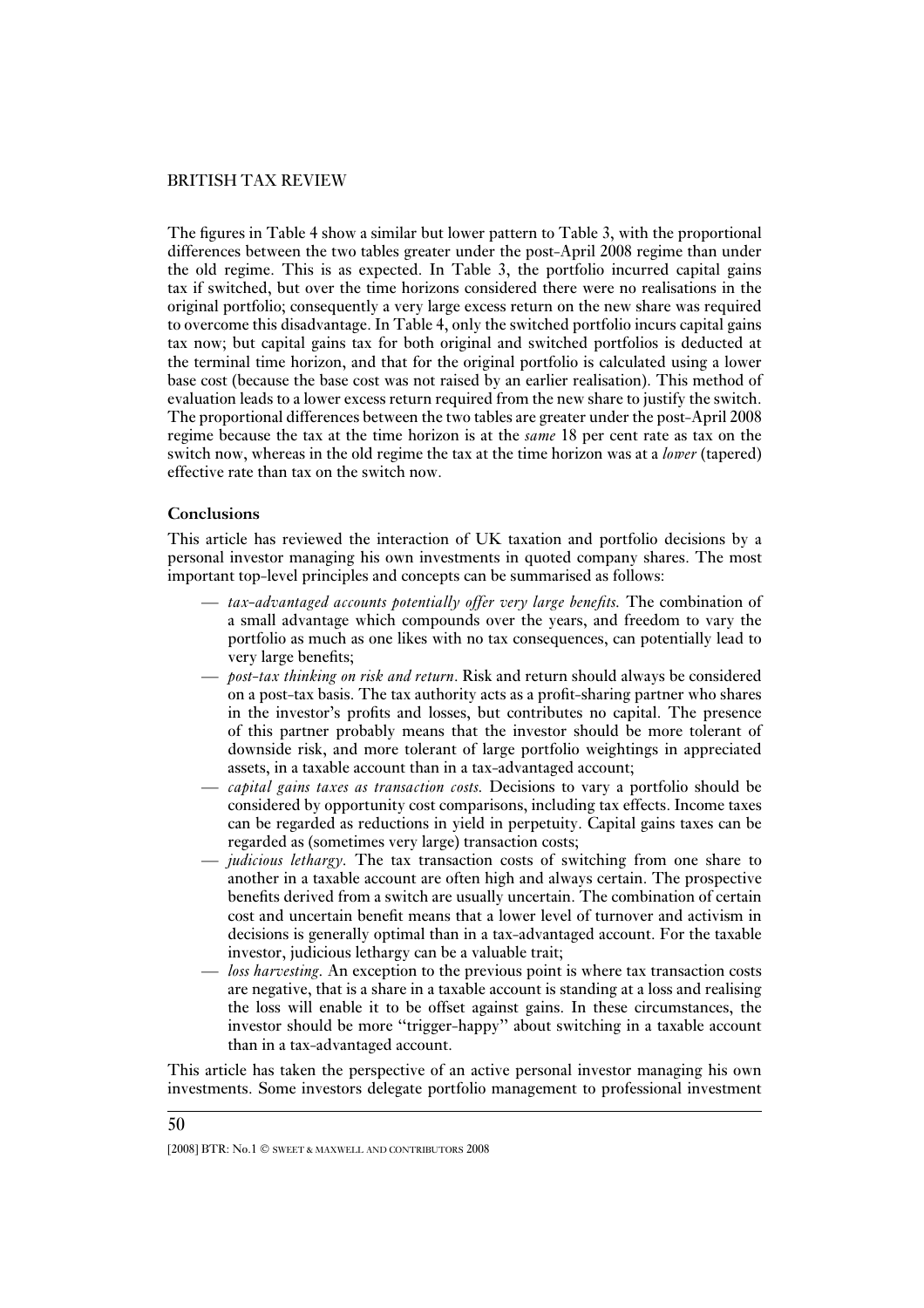managers, for whom many of the concepts in this article seem applicable. It would be interesting to see articles on tax-aware portfolio management written from the perspective of professional managers in the United Kingdom, rather than the United States. Many of the concepts which this article has discussed can also be applied, with suitable adjustments, to management of the portfolios of other entities which pay tax on their investments—for example, insurance companies, other companies, and many private trusts. It would be interesting to see articles about this.

#### **APPENDIX A—Simulations of loss harvesting**

#### *A model of loss harvesting*

To give an indication of the potential benefits of loss harvesting (and also of tax aware management in general), it is convenient to consider a mechanical strategy where the investor makes no subjective decisions, and trades only to harvest losses. The strategy is as follows:

- the investor starts at time zero with a portfolio of 50 shares all priced at 100;
- the time horizon when the investor will liquidate the portfolio is 15 years;
- the benchmark portfolio is managed entirely passively;
- the loss harvesting portfolio is managed passively, except that once a month the investor reviews the portfolio and sells and repurchases any shares standing at a loss;
- we assume that the loss thereby generated can be set against other gains, arising either within the portfolio, from corporate events and rebalancing towards a benchmark index, or on the investor's other assets outside of the passively-managed, loss-harvested portfolio. The loss therefore generates a tax benefit;
- our convention to account for the tax benefit of the loss (calculated as loss  $*$  tax rate) is to reinvest this amount immediately into the same share (the time delay in payment of tax is ignored);
- every six months, dividends received in the past six months are invested into a new share;
- in both portfolios, corporate events and index rebalancing lead to one of the original 50 shares share being realised for cash and replaced every eight months (with 50 shares, this represents a passive turnover of 3 per cent per annum);
- after 15 years, the two portfolios are liquidated, and tax paid on the gains on liquidation;
- the benchmark and loss-harvested portfolios operate in identical economic environments, in particular in each simulation the *same* random numbers are used to generate the evolution of both portfolios. All results presented are based on 1,000 simulations;
- initially, we ignore transaction costs.

In practice it is not possible to harvest a loss by selling and immediately repurchasing the same share, because of the 30-day rule whereby a sale is matched first against any repurchase within 30 days. For example, suppose a share was originally purchased for 100p and now stands at 95p. If we sell the share for 95p and then immediately (or within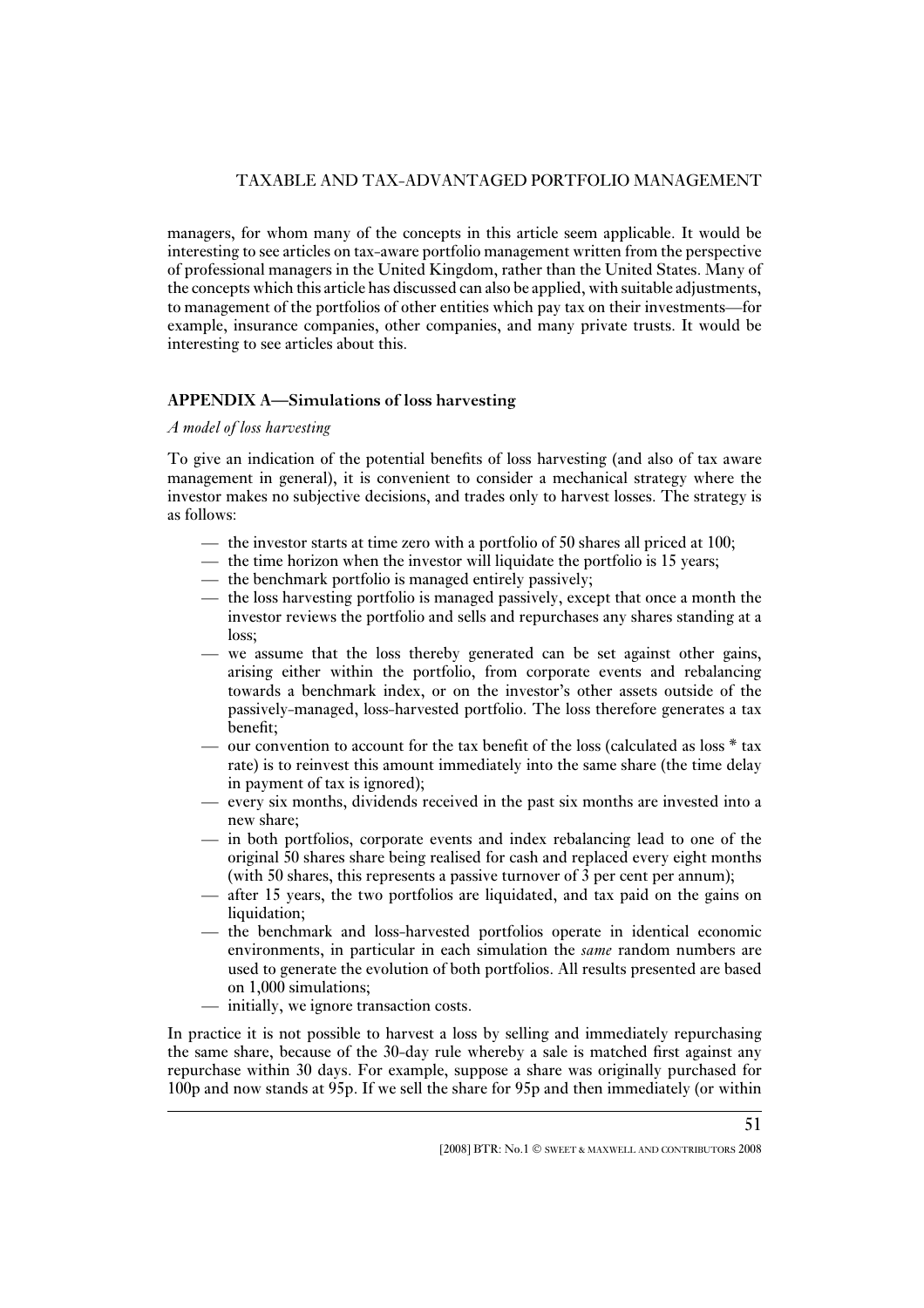the next 30 days) repurchase it at  $95\frac{1}{4}p$  (say), the sale at 95p is matched against the purchase at  $95\frac{1}{4}$ p to give a tax loss of  $\frac{1}{4}$ p; the base cost for the share now held is the original 100p, and the loss from 100p to 95p has *not* been harvested. However, in principle we can get round this by investing the sale proceeds in a different share with similar risk and return characteristics. In practice it might be difficult to reliably identify such a share; but the purpose of our model is to give some indication of the potential benefit from loss harvesting, rather than to represent a real world strategy.

#### *Models for share returns*

We now need a model for the capital and dividend returns from shares generally, and a model for the cross-sectional variation in returns from different shares. Previous work by US authors used the Capital Asset Pricing Model with a truncated normal distribution for individual share betas.<sup>18</sup> But this is probably not a good model for long-term returns, because it cannot allow for auto-regressive or mean-reverting behaviour. A more suitable approach for these purposes the Wilkie model, an actuarial time series model which is widely used for long-term investment modelling.<sup>19</sup>

The Wilkie model projects investment variables at annual intervals, but we need share prices at monthly intervals. These can be created by calculating the log share price at the end of each year (from dividends/yields) and then constructing ''Brownian bridges'' for monthly log share prices. The Brownian bridge from one year-end value to the next is constructed by generating a random walk 12 monthly steps forward from the starting annual figure, calculating the adjustment required to get from the end-point of this random walk to the required next annual figure, and then distributing this adjustment equally over the 12 monthly steps.<sup>20</sup>

The parameters for the Wilkie model are as in the  $1995$  paper,<sup>21</sup> except that the long-term central value for the share dividend yield, YMU, is multiplied by 0.9 to reflect ''actual'' rather than ''gross'' dividends receivable since the removal of tax credits in 1999 (i.e. YMU =  $0.0375 \times 0.9 = 0.03375$ ). The Brownian bridge for monthly log share prices is based on a monthly standard deviation of 0.0433 (i.e. 15 per cent per annum). We also need to model the cross-sectional variation of monthly log price changes in individual shares around the log price change in the overall shares index. We assume that the cross-section is a normal distribution with a standard deviation of 0.09 (i.e. 31 per cent per annum). This is in on top of the variability in the market index.<sup>22</sup>

Table B.1 (below) shows figures for portfolio relatives for a personal investor under the post-April 2008 regime, before and after allowance for tax on capital gains on liquidation.

- <sup>19</sup> A.D. Wilkie, ''More on a Stochastic Asset Model for Actuarial Use'' (1995) 5 *British Actuarial Journal* 777.
- <sup>20</sup> For a full description of this technique, see A.D. Wilkie, H.R. Waters and S.Y. Wang, "Reserving, Pricing and Hedging for Guaranteed Annuity Options'' (2003) 41 *British Actuarial Journal* 263 at App. D

<sup>18</sup> Arnott *et al.* (2001b), fn.1 at 13.

 $21$  Wilkie, fn.19.

<sup>&</sup>lt;sup>22</sup> These figures may seem on the high side, but my impression is that the portfolios of active investors tend to be concentrated in mid-cap and smaller company shares, where volatility does tend to be higher.

<sup>[2008]</sup> BTR: No.1  $\odot$  sweet & maxwell and contributors 2008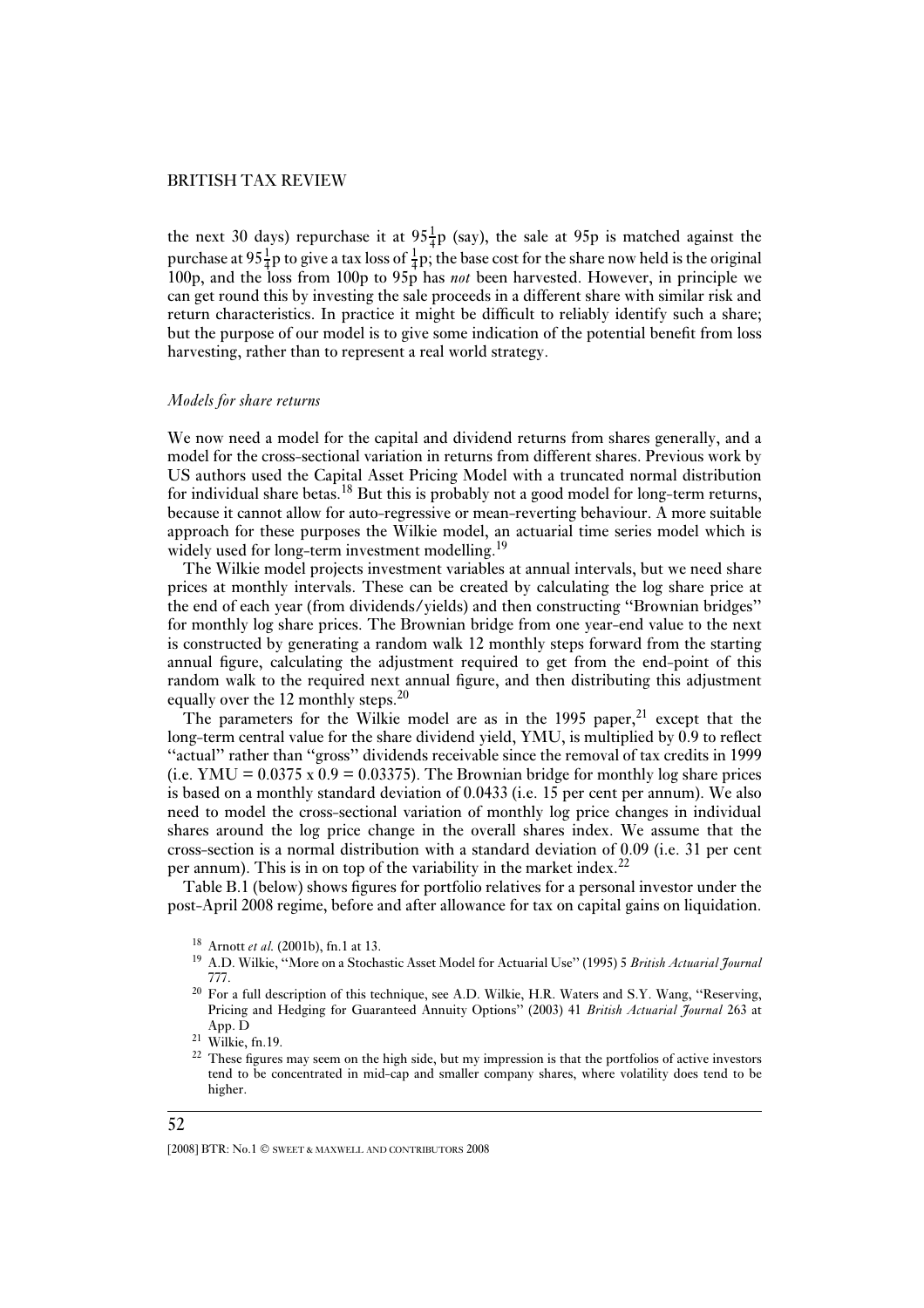The ''portfolio relative'' is the ratio of the fund after 15 years of practising loss harvesting to the fund following 15 years with no loss harvesting.

#### **B.1 Personal investor: portfolio relatives after 15 years of loss harvesting, Wilkie** returns;  $t = 0.18$

|                            | Quartiles for portfolio relatives |      |      |  |  |
|----------------------------|-----------------------------------|------|------|--|--|
|                            | Lower Median Upper                |      |      |  |  |
| Before liquidation:   1.13 |                                   | 1.15 | 1.17 |  |  |
| After liquidation: 1.10    |                                   | 1.12 | 1 14 |  |  |

Table B.2 shows the same portfolio relatives, but under the old tax regime, with 40 per cent tax and taper relief on gains on liquidation. Taper relief has also been allowed on any capital losses on liquidation (but not on earlier losses generated from loss harvesting).<sup>23</sup> As expected, the relative advantage from loss harvesting was larger when the tax rate was higher. (Note that each table shows the *ratios* of final portfolio values with and without loss harvesting *under the given tax regime*; these ratios are lower under the new lower-tax regime. The tables do *not* represent the *absolute amounts* of the final portfolio values under each regime.)

#### **B.2 Personal investor: portfolio relatives after 15 years of loss harvesting, Wilkie returns, with allowance for taper relief of capital gains on liquidation;** *t* **= 0.4**

|                     | Quartiles for portfolio relatives |              |       |  |
|---------------------|-----------------------------------|--------------|-------|--|
|                     |                                   | Lower Median | Upper |  |
| Before liquidation: | 1.31                              | 1.36         | 1.42  |  |
| After liquidation:  | 1.23                              | 1.27         | 1.32  |  |

Further experiments showed that the results are not very sensitive to the assumed central rate of inflation in the Wilkie model (which drives all the other variables in that model). The most critical parameter seems to be the cross-sectional standard deviation of individual log share price returns, that is, the idiosyncratic risk.

 $2<sup>23</sup>$  This is an approximation: the correct treatment is that losses on one share are set against gains on another share (or any other asset) chosen by the investor, and taper relief is applied to the net gain after offset of losses. Our assumption that taper relief applies to losses effectively assumes that the losses are set against gains on assets which had a similar holding period. In practice one would set losses against gains with the shortest holding period (equivalent to smallest amount of taper relief), and so our assumption may slightly under-estimate the benefits of loss harvesting.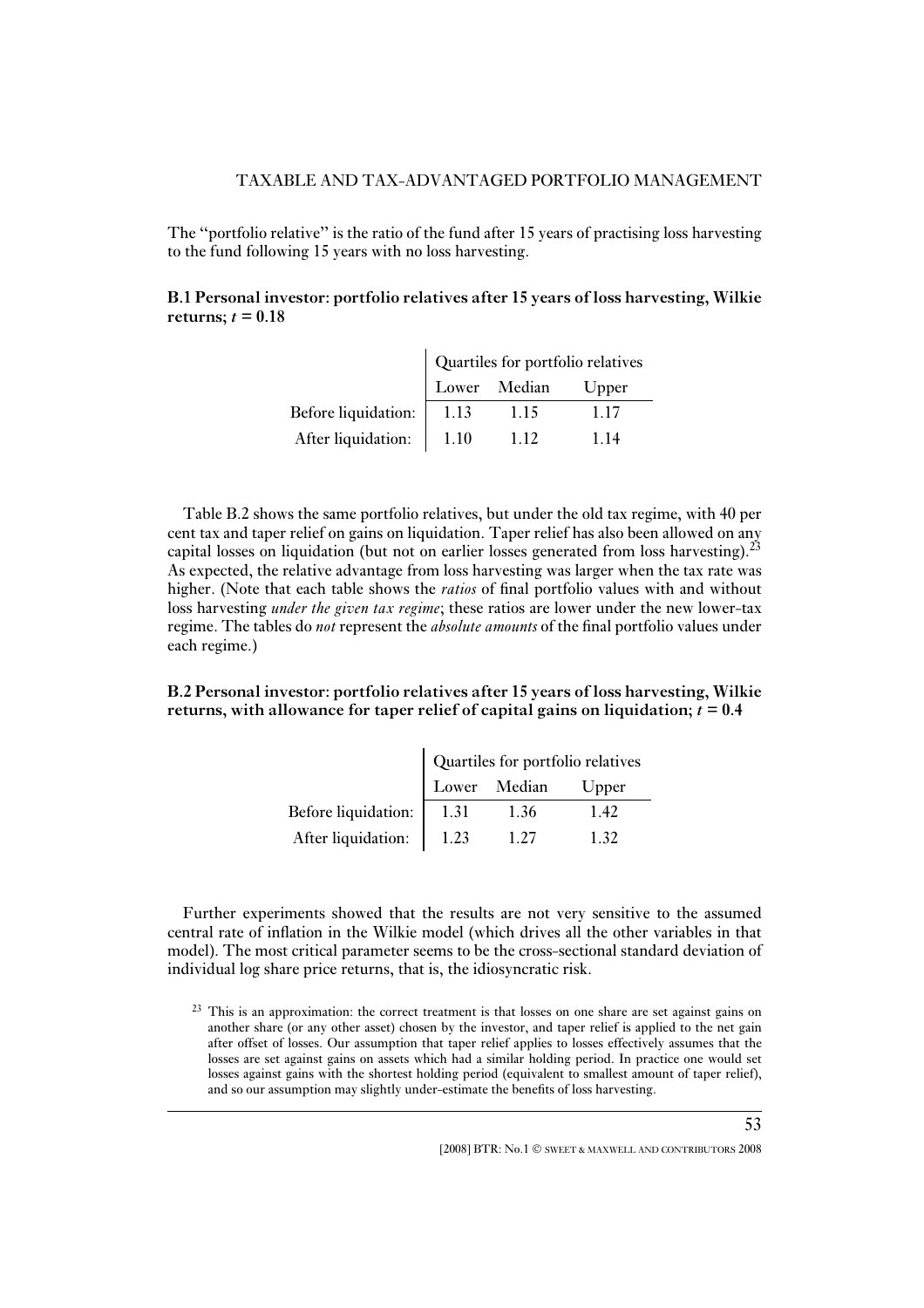#### *What about transaction costs?*

Previous simulations by US authors on loss harvesting have ignored transaction costs.<sup>24</sup> This over-states the benefit of loss harvesting, and is particularly suspect for the United Kingdom because of stamp duty on purchases at 0.5 per cent. In addition, in the UK commission on both purchases and sales might be 0.25 per cent each, and bid-offer spreads perhaps 1 per cent. If we allow for these costs, it is no longer optimal to realise *any* loss; there is a trade-off between transaction costs and tax benefit obtained, and we should realise only losses above a certain size. Suppose we follow a rule to realise only losses greater than some threshold fraction *f* of base cost. We can then compare median terminal wealth relatives for different values of *f*.

It is convenient to present results as a graph of median terminal wealth relatives plotted against *f*. Figure B.1 is the plot for a personal investor under the post-April 2008 regime  $(t = 0.18)$ . Comparing with Table B.1, the benefits of loss harvesting are (as expected) lower with transaction costs; but with suitable choice of *f*, they are still worth having. The optimal value of *f* appears to be between 0.25 and 0.30. Figure B.2 is the same plot, but under the old tax regime  $(t = 0.4$ , and taper relief at liquidation). As expected, the benefits of loss harvesting are higher under a higher tax rate, and the optimal value of *f* is lower, somewhere between 0.15 and 0.20.



#### **B.1 Personal investor: portfolio relatives as a function of threshold fraction** *f* **after 15 years of loss harvesting;** *t* **= 0.18**

It is interesting to note that without the benefit of simulation, one's first conjecture for a reasonable strategy might be to realise any loss where the expected tax benefit exceeds the round-trip transaction costs. This corresponds to  $f \approx 0.095$  for a tax rate of 18 per cent (or  $f \approx 0.04$  for a tax rate of 40 per cent). Viewing each month in isolation, this strategy harvests the maximum tax benefit immediately available from that month; but it is not an optimal multi-period strategy. This is because by selling a share at a small loss as soon as the loss emerges in month *n*, you forego the chance to sell the *same* share (for

<sup>24</sup> Arnott *et al.* (2001b), fn.1 and Berkin and Ye (2003), fn.1.

<sup>[2008]</sup> BTR: No.1  $\odot$  sweet & MAXWELL AND CONTRIBUTORS 2008